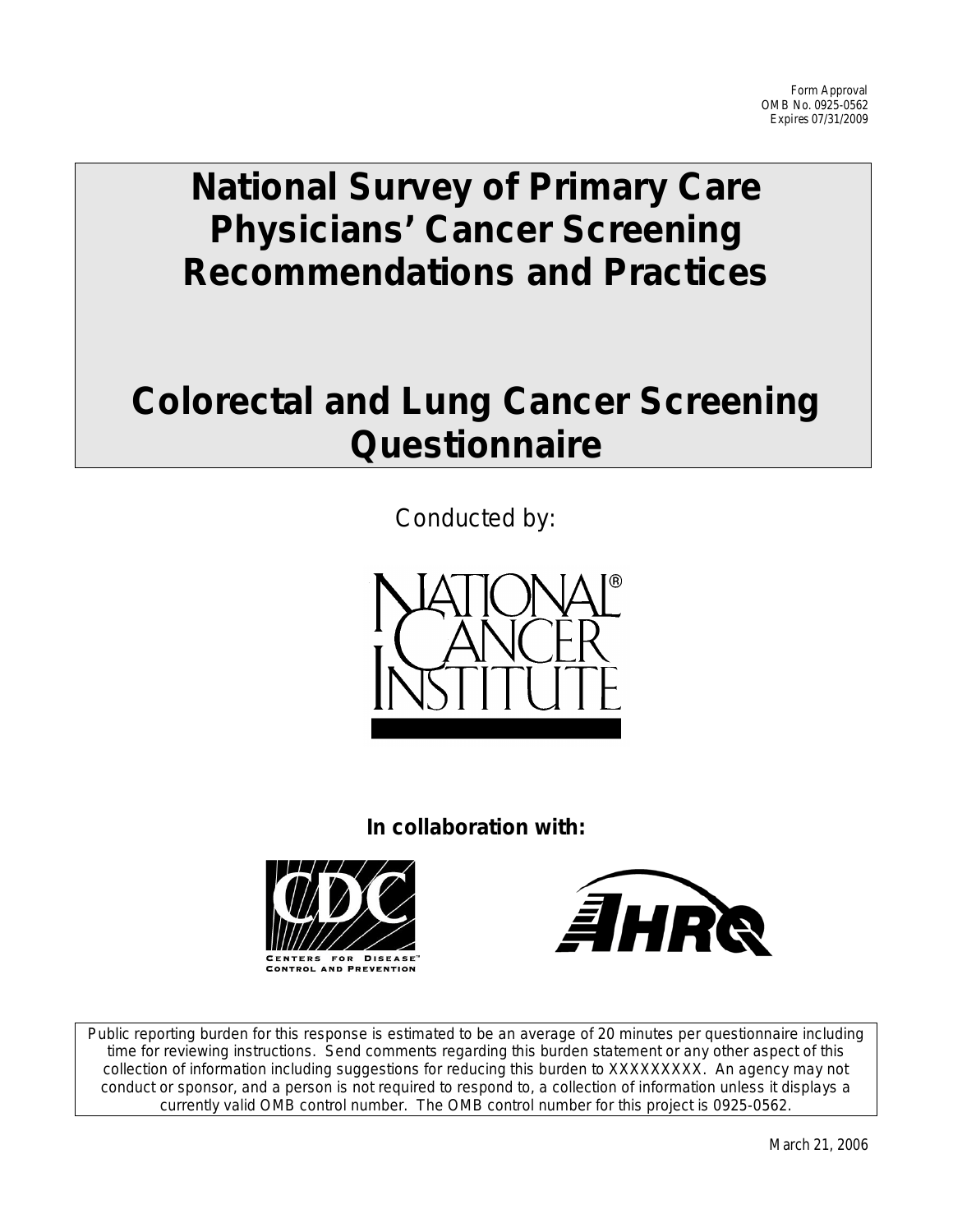# **National Survey of Primary Care Physicians' Cancer Screening Recommendations and Practices**

# **Colorectal and Lung Cancer Screening Questionnaire**

The National Survey of Primary Care Physicians' Cancer Screening Recommendations and Practices, sponsored by the National Cancer Institute (NCI) in collaboration with the Agency for Healthcare Research and Quality and Centers for Disease Control and Prevention, is a nation-wide survey of family and general practitioners, general internists, and obstetrician/gynecologists.

In this survey, we request that you answer questions about your attitudes and practices related to colorectal and lung cancer screening procedures, **even if you are not currently performing these procedures yourself.** Because the survey is designed to accommodate a wide range of primary care physicians and practice settings, you may find that some questions do not apply to you. Most physicians will not need to answer every question in the survey.

Your name and contact number were provided to us by the American Medical Association. All information you provide in this survey will remain confidential. Your answers will be aggregated with those of other respondents in reports to NCI and any other parties.

Participation is voluntary, and there are no penalties to you for not responding. However, not responding could seriously affect the accuracy of final results, and your point of view may not be adequately represented in the survey findings.

Please fill out this survey within one week after you have received it. If you have any questions about the survey, please call us toll free at (800) 937- 8281 ext. 8343 or email at [cathyanngrundmayer@westat.com.](mailto:allisonsullivan@westat.com)

Please return the completed survey in the enclosed postage-paid envelope. If another envelope is used, please send to:

> Westat Attn: Cathy Ann Grundmayer, TB-350 1650 Research Blvd. Rockville, Maryland 20850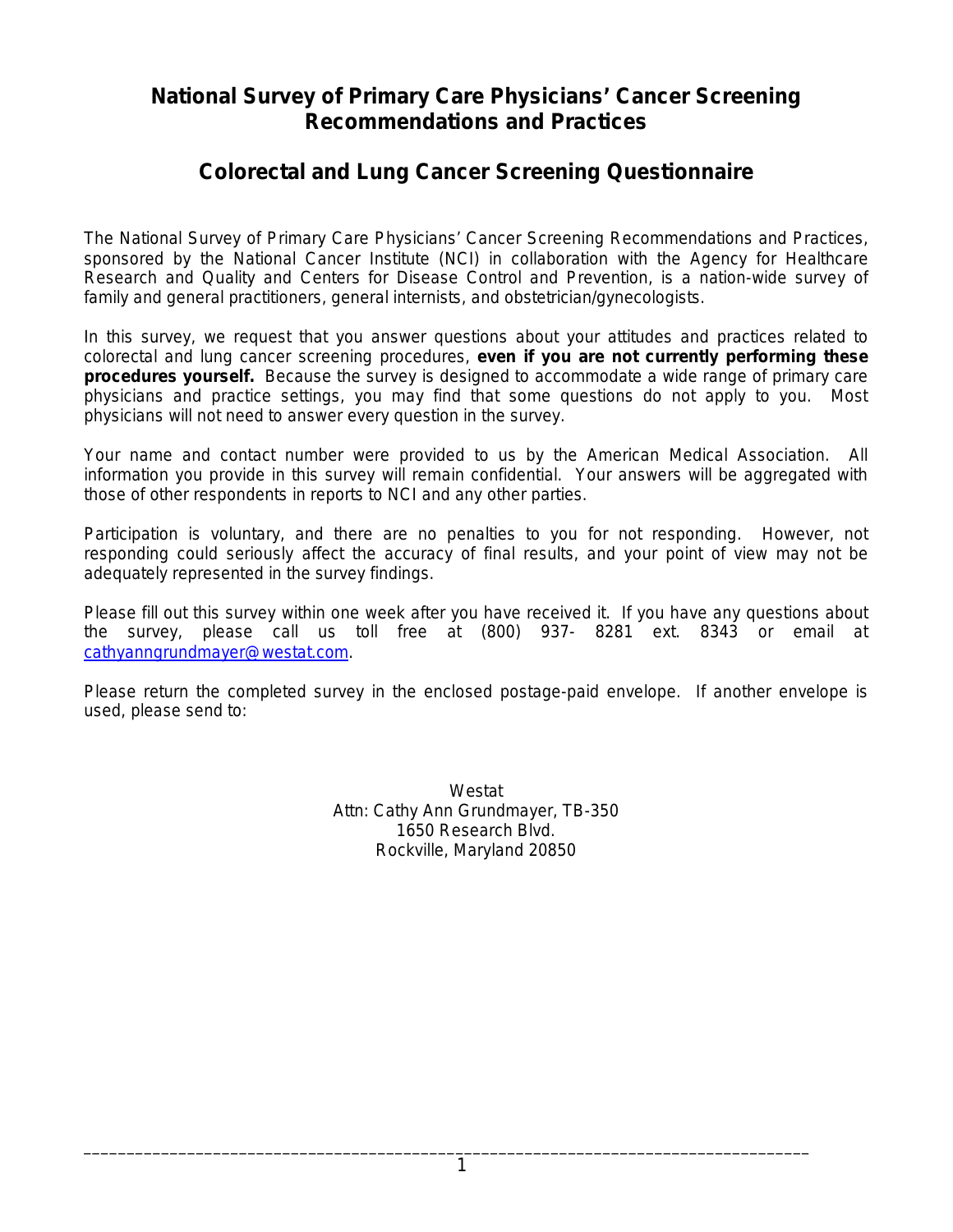# **National Survey of Primary Care Physicians' Cancer Screening Recommendations and Practice**

### **Survey Instructions:**

- Cancer screening is defined in this survey as the periodic use of a testing procedure intended to find people at increased risk for cancer before its clinical detection or incidental discovery. Abnormal screening tests need to be evaluated to find those individuals with cancer. Cancer screening is used in patients who display no signs or symptoms of possible cancer (i.e., pain, bleeding, palpable masses, etc.).
- Many primary care physicians work in more than one setting. For the purpose of this survey, your main primary care practice is the one in which you spend the most hours per week.
- Most items are multiple choice. Please use an X or check mark to indicate your answers.
- For relevant items, if your answer is not adequately represented by available choices, please write it in after "Other (specify):

## **Part A. Colorectal Cancer Screening Beliefs and Recommendations**

**\*A1. How effective do you believe the following screening procedures are in reducing colorectal cancer mortality in average-risk patients aged 50 years and older?** 

| How effective is<br>(CHECK ONE BOX ON EACH LINE) |                                                                                                           | <b>Very</b><br><b>Effective</b> | <b>Somewhat</b><br><b>Effective</b> | <b>Not</b><br><b>Effective</b> | Don't<br>Know  |
|--------------------------------------------------|-----------------------------------------------------------------------------------------------------------|---------------------------------|-------------------------------------|--------------------------------|----------------|
| a.                                               | Guaiac-based FOBT<br>(e.g., Hemoccult II®, Hemoccult Sensa®,<br>Coloscreen <sup>®</sup> )                 |                                 | 2L .                                | $3^{\vert}$                    | ЯL             |
| $b_{-}$                                          | Immunochemical FOBT<br>(e.g., Instant-View®, InSure!™,<br>immoCARE <sup>®</sup> , MonoHaem <sup>®</sup> ) |                                 | 2                                   | $\overline{3}$                 | $\mathsf{R}$   |
| C.                                               | Flexible sigmoidoscopy                                                                                    |                                 | 2L .                                | 3 <sup>1</sup>                 | 81.            |
| d.                                               | Colonoscopy                                                                                               |                                 | $2^{\vert}$                         | 3 <sup>1</sup>                 | 8 <sup>1</sup> |
| е.                                               | Double-contrast barium enema                                                                              |                                 | $\mathcal{D}$                       | 3 <sup>1</sup>                 | 8I -           |
| f.                                               | Virtual colonoscopy<br>(e.g., CT colonography)                                                            |                                 | $\overline{2}$                      | зI                             | 8 <sup>1</sup> |
| g.                                               | Fecal DNA testing                                                                                         |                                 |                                     |                                |                |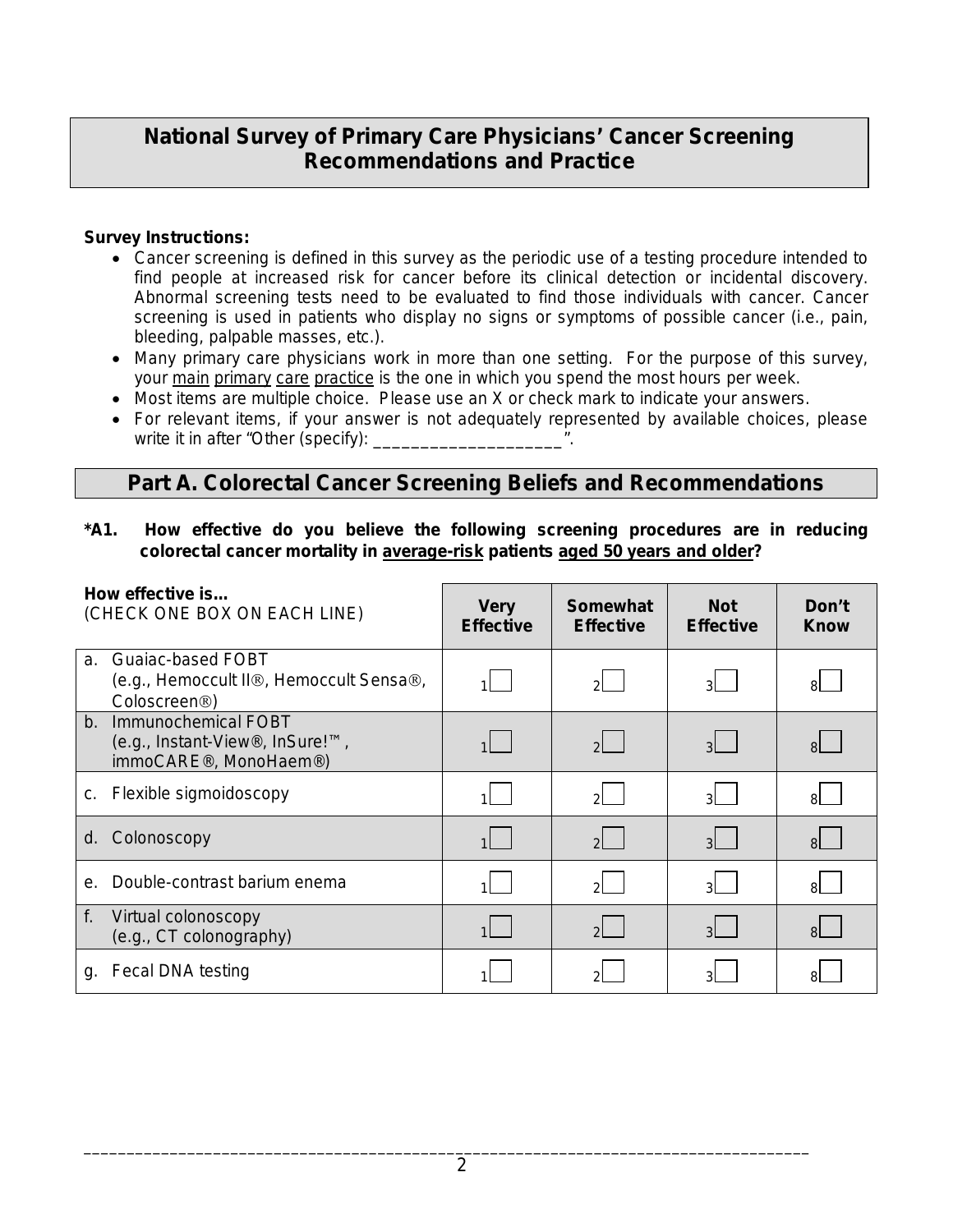*The next several questions ask about your experiences with colorectal cancer screening. Please respond based on how you actually practice even if this differs from how you would like to practice under ideal circumstances.*

**\*A2. Please complete the table below based on your recommendations to asymptomatic, average-risk patients (in good health for their age) for colorectal cancer screening. If you do not routinely recommend a particular test, check "no" and go to the next row.**

| Do you routinely<br>recommend |                                                                                  | Your<br><b>Recommended</b><br><b>Starting Age</b> | <b>Your Recommended</b><br><b>Frequency of</b><br><b>Testing</b> | Is there an age at which you<br>no longer recommend<br>screening for healthy<br>patients? |
|-------------------------------|----------------------------------------------------------------------------------|---------------------------------------------------|------------------------------------------------------------------|-------------------------------------------------------------------------------------------|
| a <sub>1</sub>                | <b>FOBT</b><br>Yes<br><b>No</b><br>$\mathcal{D}$                                 | <b>YEARS</b>                                      | <b>EVERY</b><br><b>YEARS</b>                                     | Yes, age $\frac{ }{ }$<br><b>No</b>                                                       |
| b.                            | <b>Flexible Sigmoidoscopy</b><br>Yes<br><b>No</b><br>$\overline{2}$              | <b>YEARS</b>                                      | <b>EVERY</b><br><b>YEARS</b>                                     | Yes, age $\frac{1}{2}$<br><b>No</b>                                                       |
| C <sub>1</sub>                | Colonoscopy<br>Yes<br>No<br>$\mathcal{D}$                                        | <b>YEARS</b>                                      | <b>EVERY</b><br><b>YEARS</b>                                     | Yes, age _____ ____<br><b>No</b>                                                          |
| d.                            | Double contrast barium<br>enema<br>Yes<br><b>No</b><br>$\overline{2}$            | <b>YEARS</b>                                      | <b>EVERY</b><br><b>YEARS</b>                                     | Yes, age ____ ___<br><b>No</b><br>$\mathcal{D}$                                           |
|                               | e. Virtual colonoscopy (e.g.,<br>CT colonography)<br>Yes<br>No<br>$\mathfrak{p}$ | <b>YEARS</b>                                      | <b>EVERY</b><br><b>YEARS</b>                                     | Yes, age $\frac{ }{ }$<br><b>No</b>                                                       |
| f.                            | Fecal DNA testing<br>Yes<br><b>No</b><br>$\mathcal{P}$                           | <b>YEARS</b>                                      | <b>EVERY</b><br><b>YEARS</b>                                     | Yes, age ____ ___<br><b>No</b>                                                            |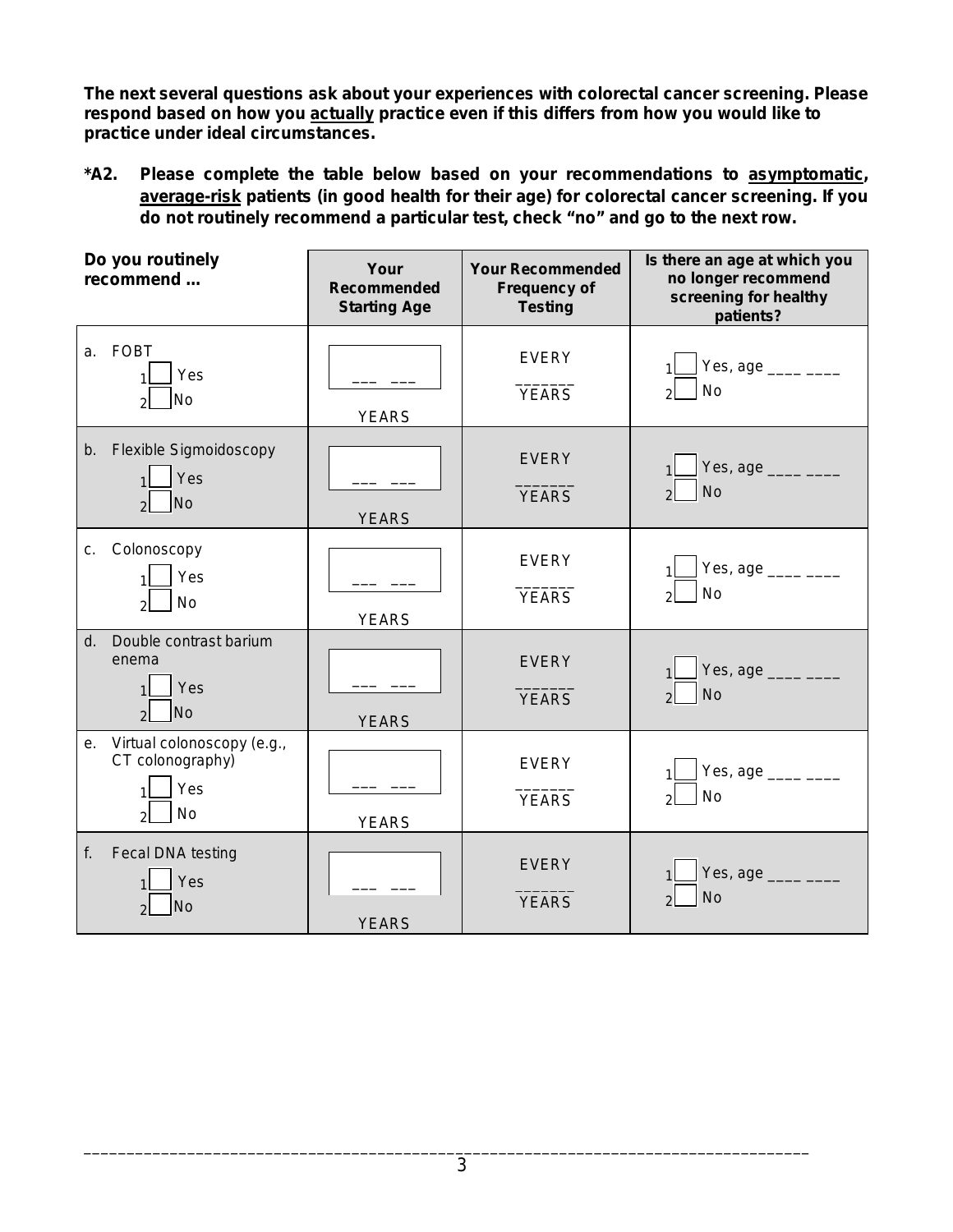- **\*\*A3. Which screening test or test combination would you be most likely to recommend for the following patients? Assume that these patients are:**
	- **asymptomatic and average-risk;**
	- **treated in an ideal setting, without systemic or financial barriers to receiving care; and**
	- **without previous screenings or expressed preferences for colorectal cancer screening.**

| Which screening test<br>or test combination<br>would you recommend<br>for $a$<br>(CHECK ONE BOX ON<br><b>EACH LINE)</b>                                                                 | <b>Both</b><br><b>FOBT</b><br>and<br>flexible<br>sigmoid-<br>oscopy | <b>FOBT</b><br>only | <b>Flexible</b><br>sigmoid-<br>oscopy<br>only | <b>Both</b><br><b>FOBT</b> and<br>colon-<br><b>OSCODV</b> | Colon-<br>oscopy<br>only | <b>Other</b><br>(describe) | <b>No</b><br>screen-<br>ing |
|-----------------------------------------------------------------------------------------------------------------------------------------------------------------------------------------|---------------------------------------------------------------------|---------------------|-----------------------------------------------|-----------------------------------------------------------|--------------------------|----------------------------|-----------------------------|
| a. Healthy 50-year-old                                                                                                                                                                  | 01                                                                  | 02                  | 03 <sub>l</sub>                               | 04                                                        | 0 <sub>5</sub>           |                            | 06                          |
| b. Healthy 65-year-old                                                                                                                                                                  | 01                                                                  | 02                  | 03 <sub>l</sub>                               | 04                                                        | 05                       |                            | 06                          |
| c. Healthy 80-year-old                                                                                                                                                                  | 01                                                                  | 02l                 | 03 <sub>l</sub>                               | 04l                                                       | 0 <sub>5</sub>           |                            | 06l                         |
| d.50-year-old with ischemic<br>cardiomyopathy who<br>experiences dyspnea with<br>ordinary activity (NY<br><b>Heart Association Class</b><br>II) treated with<br>appropriate medication  | 01                                                                  | 02                  | 03 <sub>l</sub>                               | 04                                                        | 0 <sub>5</sub>           |                            | 06                          |
| e.65-year-old with ischemic<br>cardiomyopathy who<br>experiences dyspnea with<br>ordinary activity (NY<br><b>Heart Association Class</b><br>II) treated with<br>appropriate medication  | 01                                                                  | 02 <sub>l</sub>     | 03 <sub>l</sub>                               | 04l                                                       | 0 <sub>5</sub>           |                            | 06                          |
| f. 80-year-old with ischemic<br>cardiomyopathy who<br>experiences dyspnea with<br>ordinary activity (NY<br><b>Heart Association Class</b><br>II) treated with<br>appropriate medication | 01                                                                  | 02 <sub>2</sub>     | 0 <sub>3</sub>                                | 04                                                        | 0 <sub>5</sub>           |                            | 06                          |
| g.50-year-old with<br>unresectable non-small<br>cell lung cancer                                                                                                                        | 01 <sub>2</sub>                                                     | 02 <sub>2</sub>     | 03L                                           | 04 <sub>2</sub>                                           | 05L                      |                            | 06L                         |
| h. 65-year-old with<br>unresectable non-small<br>cell lung cancer                                                                                                                       | 01                                                                  | 02                  | 03                                            | 04                                                        | 05                       |                            | 06L                         |
| i. 80-year-old with<br>unresectable non-small<br>cell lung cancer                                                                                                                       | 01                                                                  | 02                  | 03                                            | 04                                                        | 05L                      |                            | 06                          |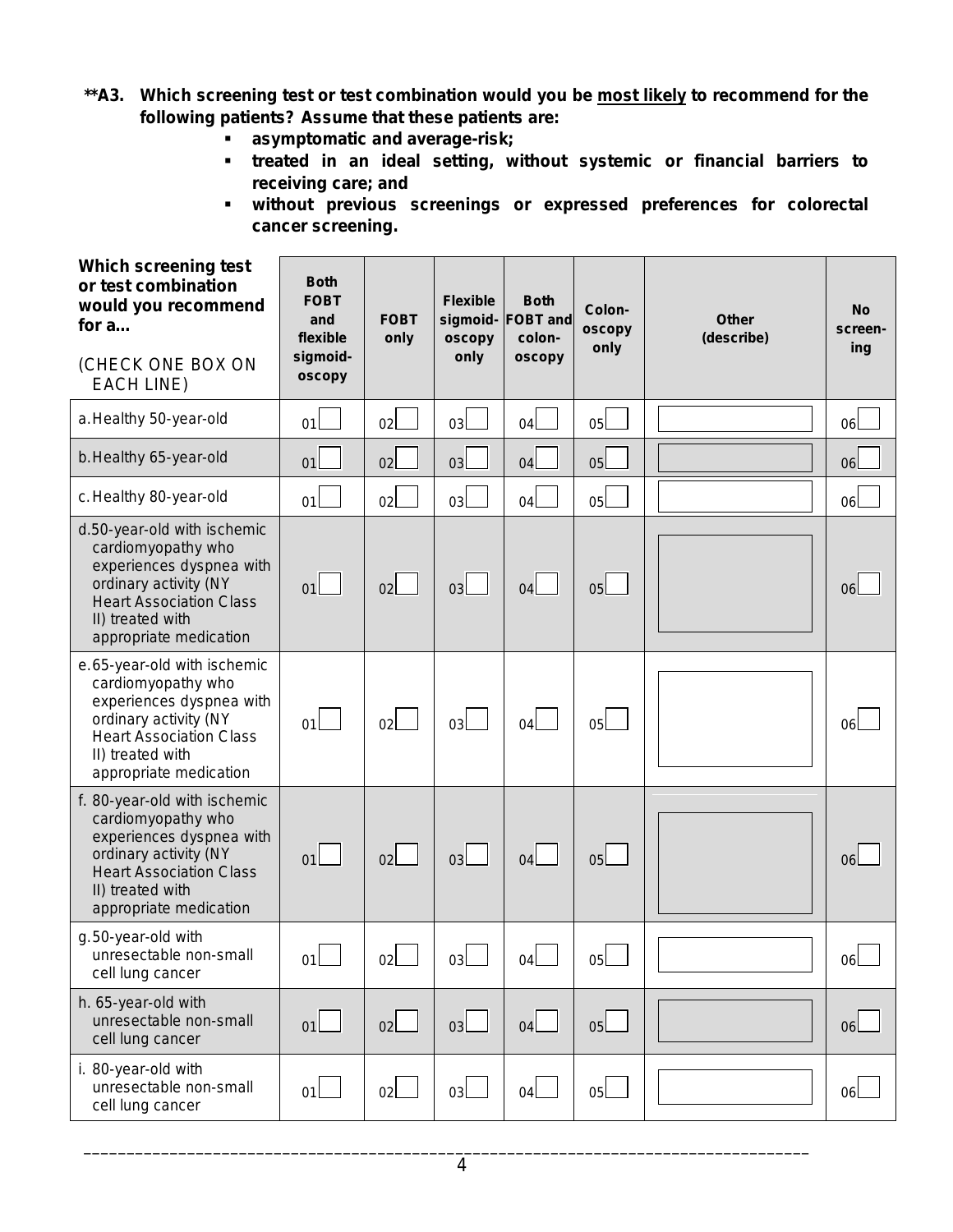### **\*\*A4. To what extent are the following factors influential in your recommendations for colorectal cancer screening?**

|                              | How influential is                                                                                            |                                   |                                       |                                  | <b>Not</b><br><b>Applicable</b>          |
|------------------------------|---------------------------------------------------------------------------------------------------------------|-----------------------------------|---------------------------------------|----------------------------------|------------------------------------------|
| (CHECK ONE BOX ON EACH LINE) |                                                                                                               | <b>Very</b><br><b>Influential</b> | <b>Somewhat</b><br><b>Influential</b> | <b>Not</b><br><b>Influential</b> | or Not<br><b>Familiar</b><br><b>With</b> |
| a.                           | Clinical evidence in the published<br>literature                                                              |                                   | $\mathcal{P}$                         | $\mathbf{a}$                     |                                          |
|                              | b. U.S. Preventive Services Task Force<br>recommendations                                                     |                                   | $\overline{2}$                        | $\overline{3}$                   |                                          |
| C.                           | <b>American Cancer Society guidelines</b>                                                                     | 1 <sup>1</sup>                    | $\mathcal{P}$                         | $\overline{3}$                   | $\Delta$                                 |
|                              | d. Availability of reimbursement by third<br>party payers, including Medicare and<br>Medicaid                 |                                   | $\mathcal{P}$                         | $\mathbf{R}$                     |                                          |
|                              | e. Availability of providers to whom I can<br>refer my patients for screening other<br>than FOBT              |                                   | 2l                                    | зI                               |                                          |
| f.                           | How colleagues in my practice or local<br>community provide colorectal cancer<br>screening for their patients |                                   | $\overline{2}$                        | $\overline{3}$                   |                                          |
| g.                           | My patients' preferences for colorectal<br>cancer screening                                                   |                                   | $\mathcal{P}$                         | $\overline{3}$                   |                                          |
|                              | h. Cost of screening tests for patients with<br>no third party coverage                                       |                                   | $\mathcal{P}$                         | $\overline{3}$                   |                                          |
| i.                           | Other (specify):                                                                                              |                                   | $\mathcal{D}$                         | зΙ                               |                                          |

**A5. How often did you present more than one test option while discussing colorectal cancer screening with your asymptomatic, average-risk patients during the past 12 months?**  (CHECK ONE BOX)

|  |  | $1$ Never (SKIP TO A6) |  |
|--|--|------------------------|--|
|--|--|------------------------|--|

 $2$  Rarely

 $_3$  | Sometimes

 $4$  Usually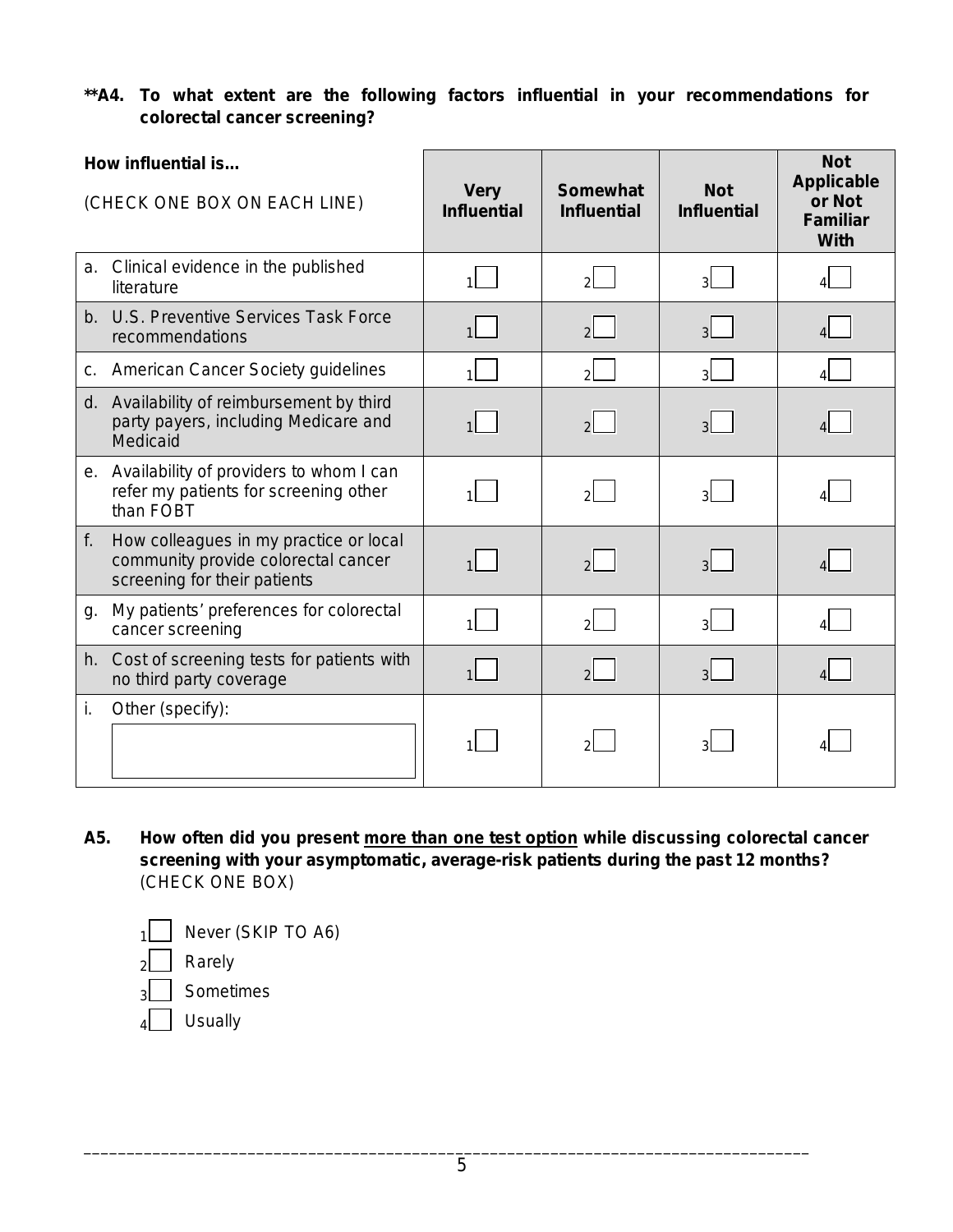**A5a. Which of the following screening tests did you discuss with your patients?**  (CHECK ALL THAT APPLY)

| <b>FOBT</b>      |
|------------------|
| Sigmoidoscopy    |
| Colonoscopy      |
| Other (specify): |
|                  |
|                  |

**A6. How often did you recommend any one particular colorectal cancer screening test or test combination over others while discussing colorectal cancer screening with your asymptomatic, average-risk patients during the past 12 months?** (CHECK ONE BOX)



**A6a. Indicate the one screening test or test combination that you recommended over others to your patients.** 

(CHECK ONE BOX)

|        | <b>FOBT</b>          |
|--------|----------------------|
| ∩٩     | Sigmoidoscopy        |
| 0디     | Colonoscopy          |
|        | FOBT + Sigmoidoscopy |
| $\cap$ | FOBT + Colonoscopy   |
| 95     | Other (specify):     |
|        |                      |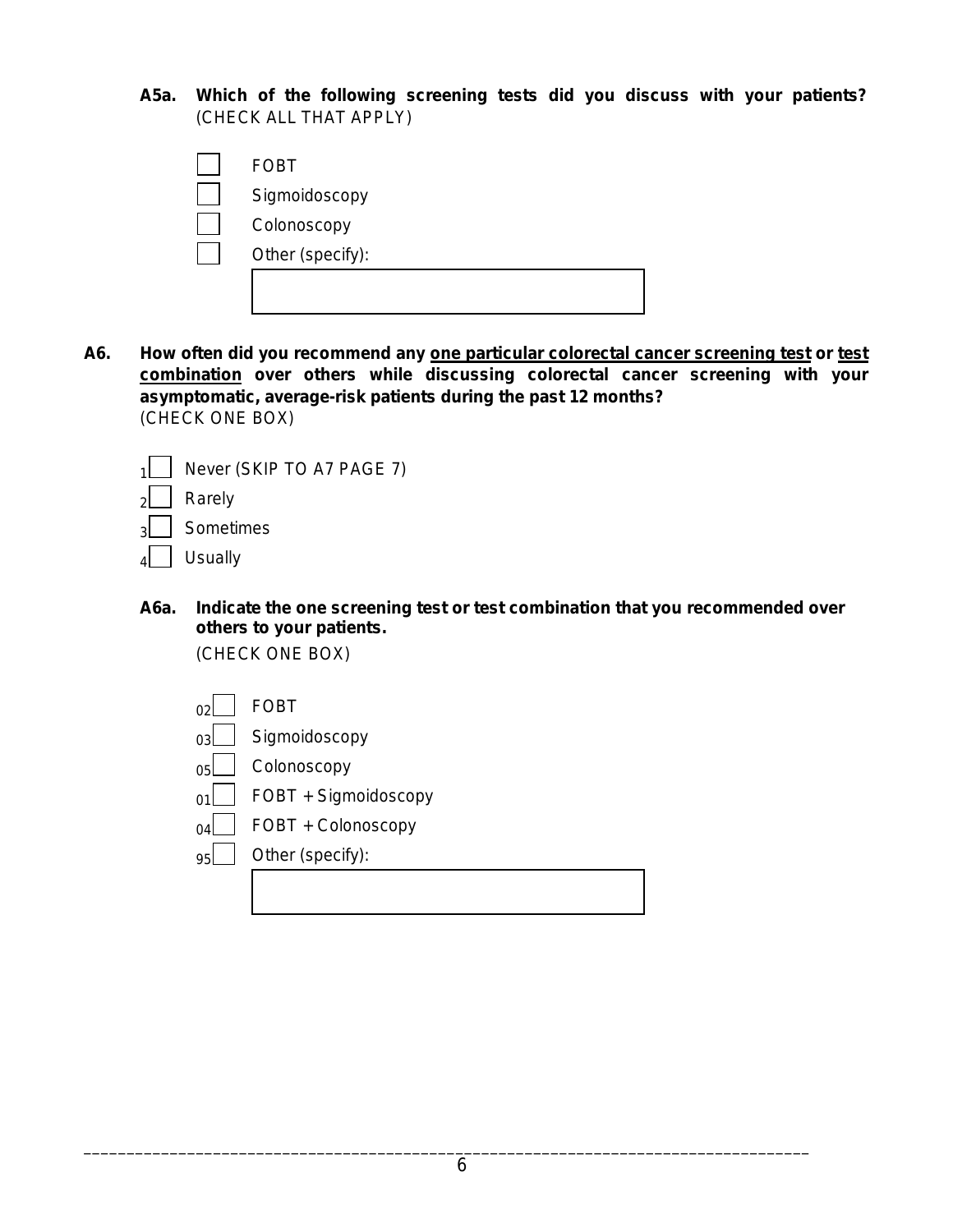**A7. How often did your asymptomatic, average-risk patients want you to decide which colorectal cancer screening test they should have during discussions of colorectal cancer screening in the past 12 months?**  (CHECK ONE BOX)

|   | Never     |
|---|-----------|
| っ | Rarely    |
| b | Sometimes |
|   | Usually   |

**\*\*A8. When you talk to your asymptomatic, average-risk patients about colorectal cancer screening, how often do you encounter the following?**

| (CHECK ONE BOX ON EACH LINE)                                                                    | <b>Never</b> | <b>Rarely</b>  | Some-<br>times | <b>Usually</b> |
|-------------------------------------------------------------------------------------------------|--------------|----------------|----------------|----------------|
| Not having enough time to discuss screening with my<br>a.<br>patients                           |              | $\mathcal{P}$  | зL.            |                |
| My patients<br>b. Do not want to discuss colorectal cancer screening                            |              | $\overline{2}$ | $3^{\dagger}$  |                |
| c. Have difficulty understanding the information I present<br>about colorectal cancer screening |              | $\mathcal{P}$  | 3 <sup>1</sup> |                |
| d. Are unaware of colorectal cancer screening                                                   |              | $\overline{2}$ | $\overline{3}$ |                |
| e. Do not perceive colorectal cancer as a serious health threat                                 |              | $2^{\vert}$    | зI             | $\overline{4}$ |
| f. Cannot afford or lack adequate insurance coverage for<br>colorectal cancer screening         |              | $\mathcal{D}$  | $\mathbf{R}$   |                |
| Other (specify): _____<br>q.                                                                    |              | $\mathcal{D}$  | વ્રા           |                |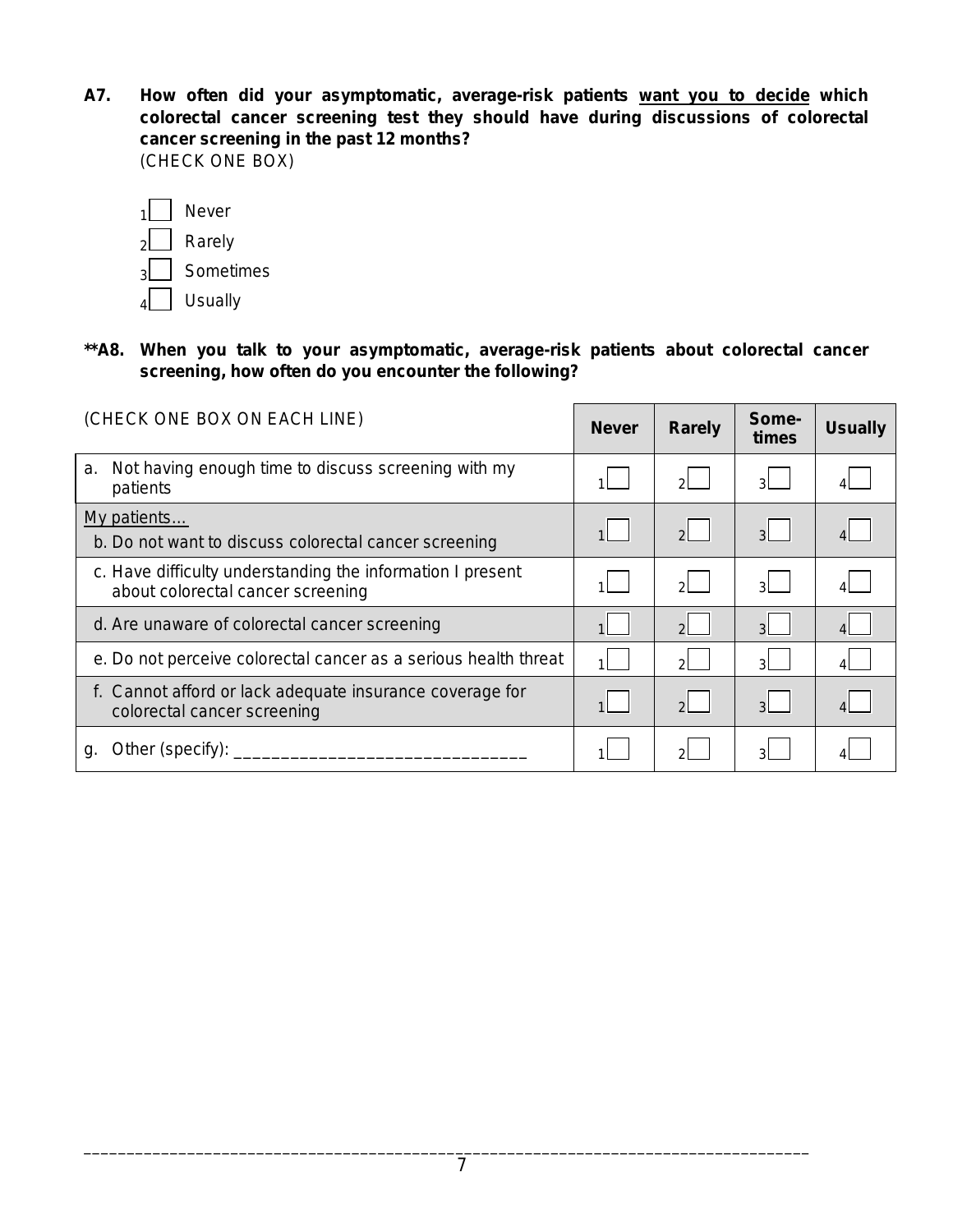**\*\*A9. How often do you encounter the following barriers to colorectal cancer screening for asymptomatic, average risk patients in your practice?**

| (CHECK ONE BOX ON EACH LINE)                                                                                             | <b>Never</b> | <b>Rarely</b> | Some-<br>times | <b>Usually</b> |
|--------------------------------------------------------------------------------------------------------------------------|--------------|---------------|----------------|----------------|
| My patients do not follow through to complete colorectal<br>a.<br>cancer screening tests                                 |              |               | $\mathcal{A}$  |                |
| There is a shortage of trained providers in my geographic area<br>of practice to conduct<br>b. Screening other than FOBT |              | $\mathcal{P}$ | $\mathcal{R}$  |                |
| c. Follow-up of positive screening tests with invasive<br>endoscopic procedures                                          |              |               | зI             |                |
| Other (specify):<br>d.                                                                                                   |              |               | $\mathcal{R}$  |                |

**\*A10. Over the past 3 years, has the volume of colorectal cancer screening procedures that you order, perform, or supervise:** 

| (CHECK ONE BOX<br>IN EACH ROW) | <b>Increased</b><br>Substan-<br>tially<br>(>20% per<br>year) | <b>Increased</b><br>somewhat<br>(<20% per<br>year) | <b>Stayed</b><br><b>About the</b><br><b>Same</b> | <b>Decreased</b><br><b>Somewhat</b><br>(<20% per<br>year) | <b>Decreased</b><br>Substan-<br>tially<br>(>20% per<br>year) | Don't<br><b>Know</b> |
|--------------------------------|--------------------------------------------------------------|----------------------------------------------------|--------------------------------------------------|-----------------------------------------------------------|--------------------------------------------------------------|----------------------|
| a. FOBT                        |                                                              | 2                                                  | 3 <sup>1</sup>                                   | $\mathbf{4}$                                              | 5 <sup>1</sup>                                               | 8                    |
| b. Screening<br>Sigmoidoscopy  | 1                                                            | $2^{\vert}$                                        | 3 <sup>1</sup>                                   | $\vert$ 4 $\vert$                                         | 5                                                            | 8                    |
| c. Screening<br>Colonoscopy    |                                                              | $2^{\vert}$                                        | 3 <sup>1</sup>                                   | $\mathbf{4}$                                              | 5 <sup>1</sup>                                               | 8L.                  |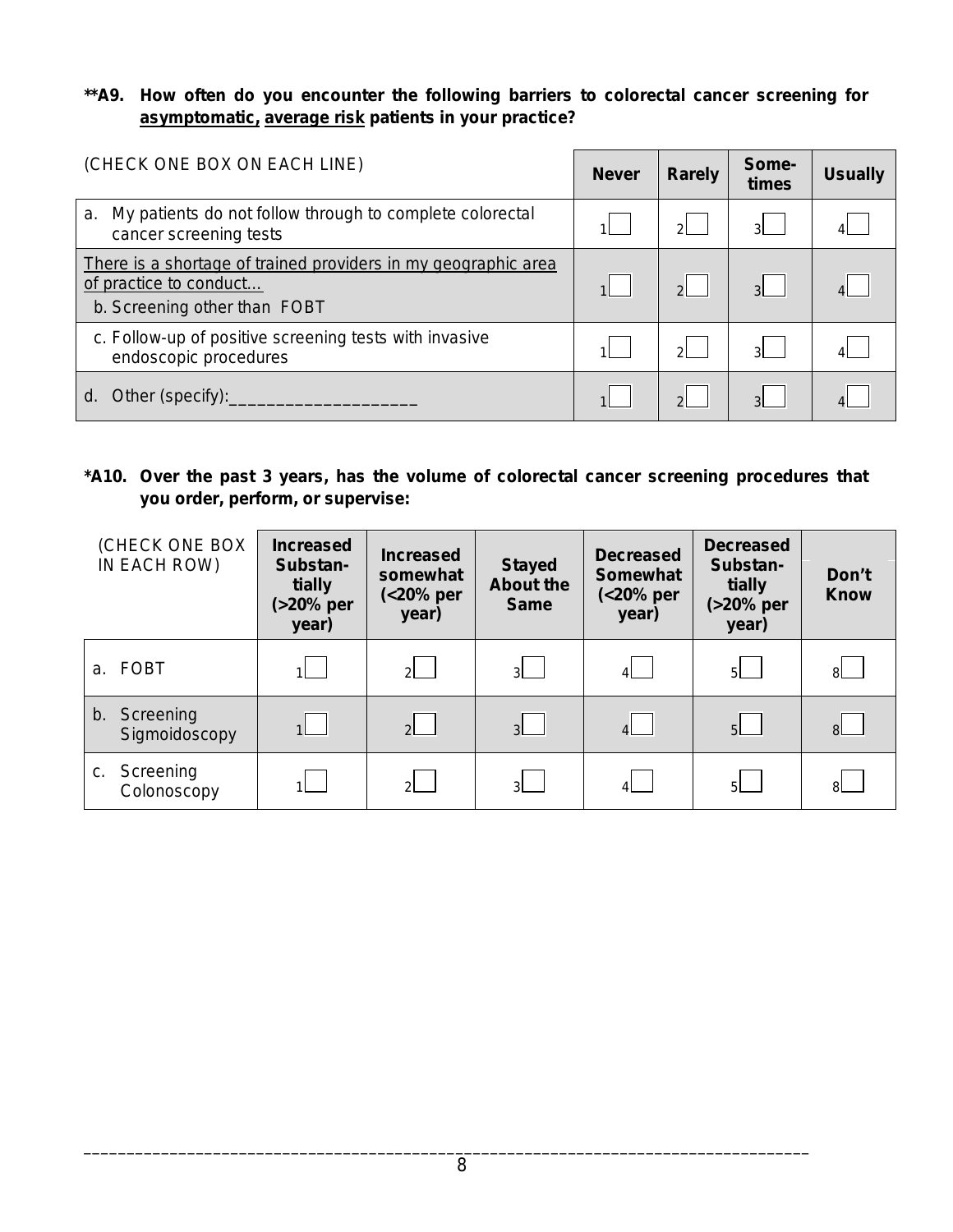# **Colorectal Cancer Screening Modalities**

*These sections cover the specific modalities that are used to screen for colorectal cancer. Please respond based on how you actually practice even if this differs from how you would like to practice under ideal circumstances.*

## **Part B. Fecal Occult Blood Testing (FOBT)**

**\*B1. For the majority of your patients, by what means do you conduct FOBT for screening purposes?**

(CHECK ONE BOX)

- $1 \mid$  Complete a single FOBT card in the office during a digital rectal exam (SKIP TO QUESTION B1b, NEXT PAGE)
- $2$  Give or mail patients FOBT kits to complete at home
- 3 Both of the above
- $_4$  | I do not use FOBT in my practice (SKIP TO C1, page 13)
- **\*B1a. Do you have a mechanism to ensure that patients who are given or mailed home FOBT kits complete and return the FOBT?**
	- Yes. 2 No (SKIP TO QUESTION B1b, next page) Don't know (SKIP TO QUESTION B1b, next page)

### **\*B1ai. What is the mechanism?**

(CHECK ALL THAT APPLY)

- 
- Reminder telephone call
- Reminder by mail
- Chart reminder to return kit at next visit
- Other *(specify)*: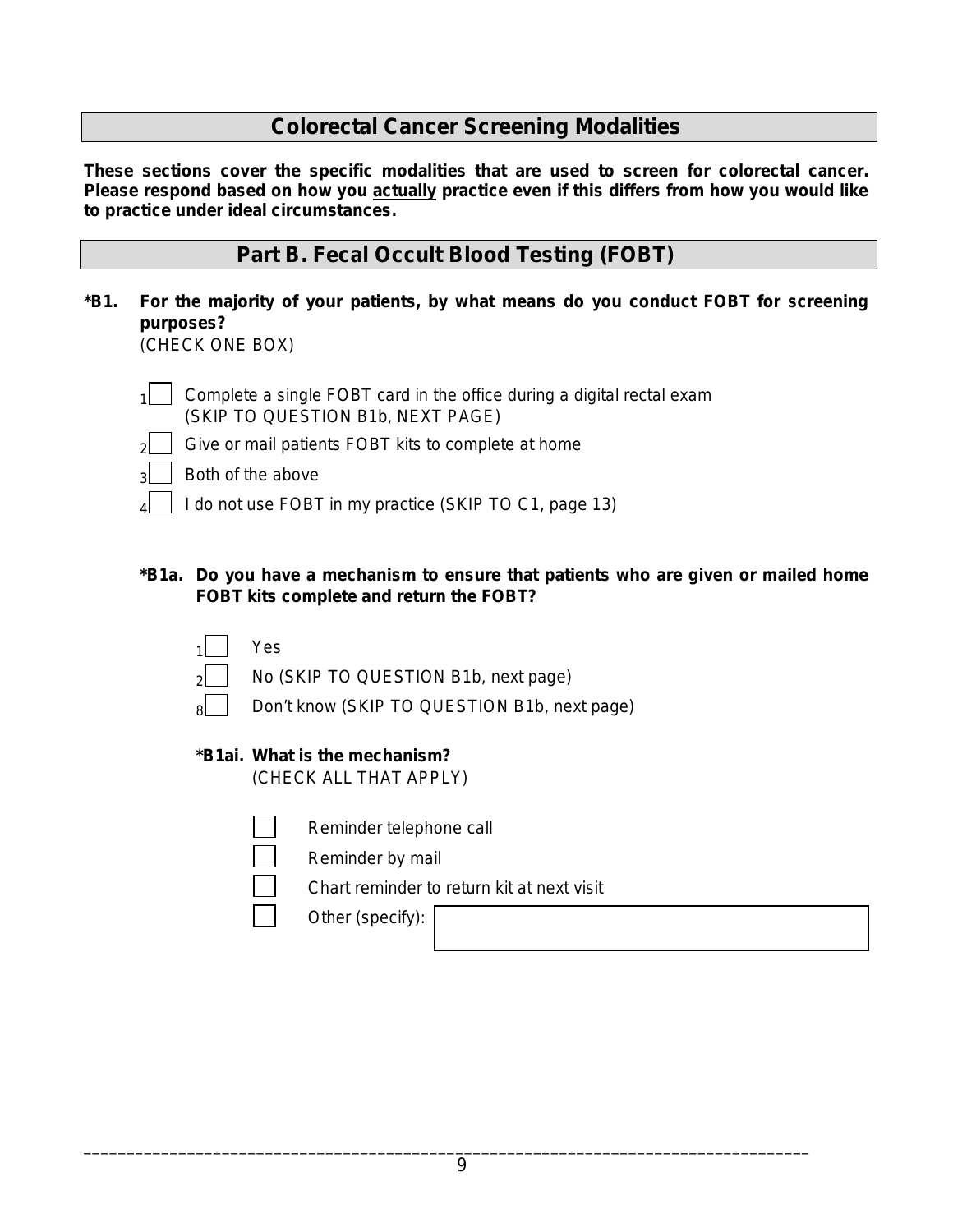**\*\*B1b. Please complete the table below based on your experiences in providing colorectal cancer screening with FOBT for your asymptomatic, average-risk patients.** 

**During a typical month, how many times do you order or perform this screening test?** 

| (CHECK ONE BOX IN EACH<br>ROW) |                                                      | $1 - 10$ | $11 - 20$ | $21 - 40$ | <b>More</b><br>than 40 |
|--------------------------------|------------------------------------------------------|----------|-----------|-----------|------------------------|
|                                | Office-based FOBT (e.g., via<br>digital rectal exam) | പ        |           |           |                        |
|                                | FOBT with home test kits                             |          |           |           |                        |

### **\*\*B2. Who orders or performs FOBT for your patients?** (CHECK ALL THAT APPLY)

I order or perform

A nurse practitioner or physician's assistant orders or performs

### **\*B3. What brand of test do you use?**  (CHECK ALL THAT APPLY)

| Hemoccult II <sup>®</sup>  |  |
|----------------------------|--|
| Hemoccult Sensa®           |  |
| Coloscreen <sup>®</sup>    |  |
| Hemoccult <sup>®</sup> ICT |  |
| Insure! <sup>TM</sup>      |  |
| Instant-View®              |  |
| immoCARE <sup>®</sup>      |  |
| MonoHaem®                  |  |
| Other (specify):           |  |
| Don't know                 |  |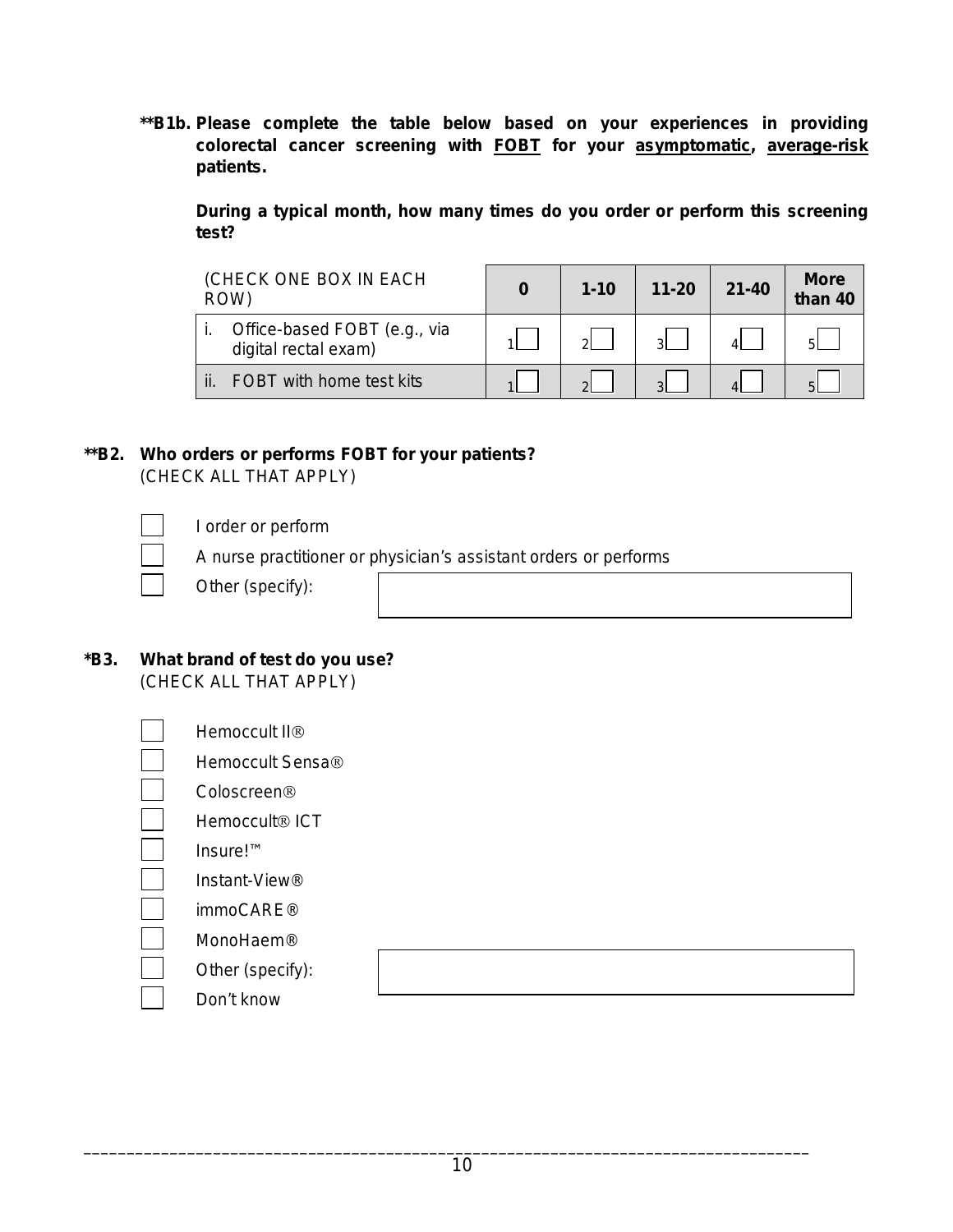**B4. Is laboratory analysis of FOBT conducted on site in your practice, or are FOBT cards sent to a central laboratory for processing?**  (CHECK ONE BOX)

| Condu |
|-------|
|       |

icted on site in practice

- $2$  Sent to a central laboratory
- $\overline{8}$  Don't know
- **\*B5. Which of the following do you usually recommend to a healthy, average-risk patient as an initial follow-up step to a positive FOBT?**  (CHECK ALL THAT APPLY)

| <b>Repeat FOBT</b>                          | B5a. Do you stop the work-up if the second FOBT<br>is negative? |
|---------------------------------------------|-----------------------------------------------------------------|
|                                             | <b>Yes</b>                                                      |
| Flexible sigmoidoscopy                      | <b>No</b>                                                       |
| Colonoscopy                                 |                                                                 |
| Double contrast barium enema                |                                                                 |
| Virtual colonoscopy (e.g., CT colonography) |                                                                 |
| Other (specify):                            |                                                                 |
|                                             |                                                                 |

**B6. Do you have a mechanism (such as reminder calls or mailings, case management, or a tracking system) to ensure that patients with positive FOBT results complete initial follow-up testing?**

| 1 | Yes                  |  |  |
|---|----------------------|--|--|
| , | No.<br>$\mathcal{L}$ |  |  |

 $2$  No (SKIP TO QUESTION C1, page 13)

8 Don't Know (SKIP TO QUESTION C1, page 13)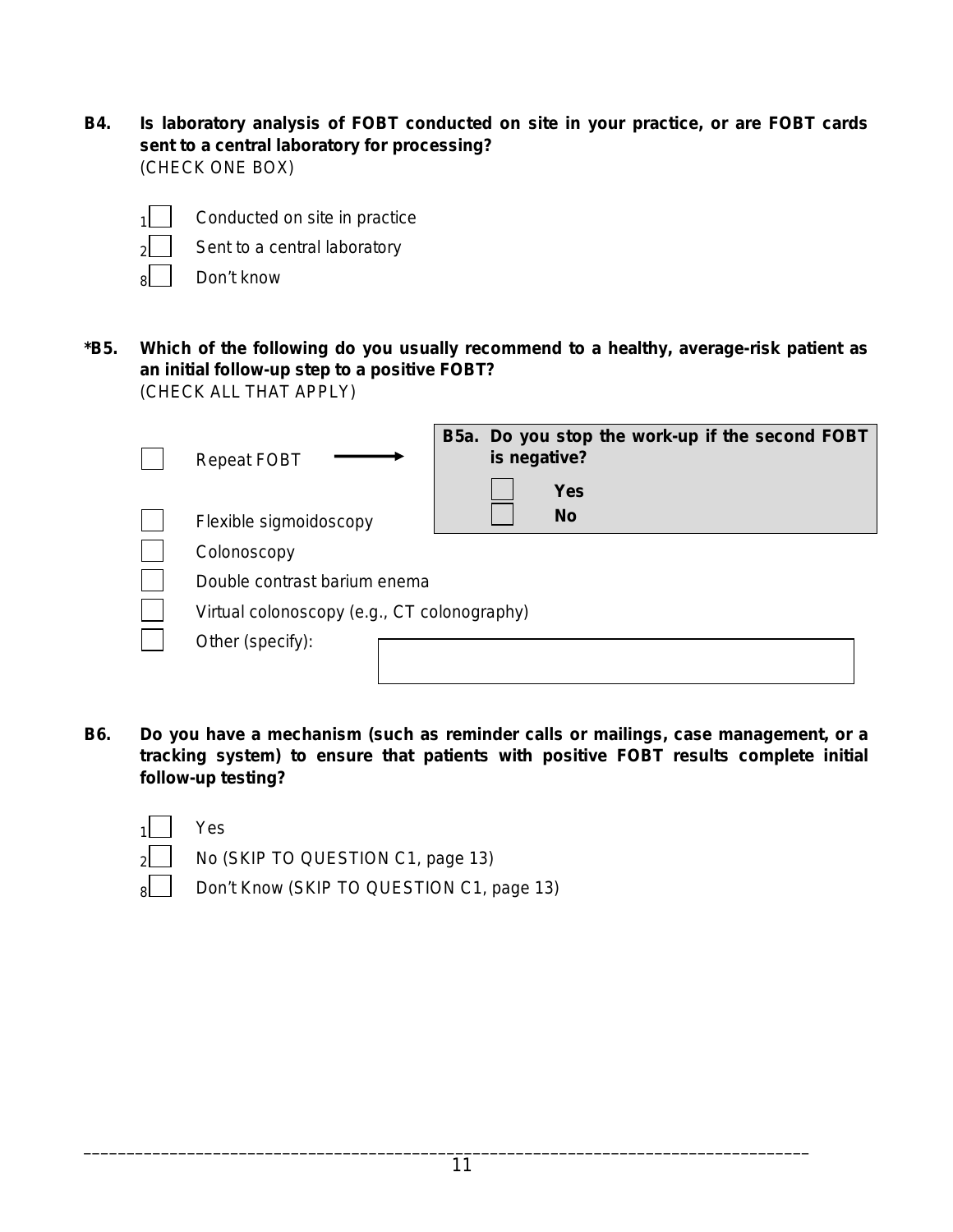## **B6a. What is the mechanism?**

(CHECK ALL THAT APPLY)

- Patient reminder telephone call
- Mailed patient reminder
- Case management
- Tracking system or log
- Scheduling system
- Other *(specify)*: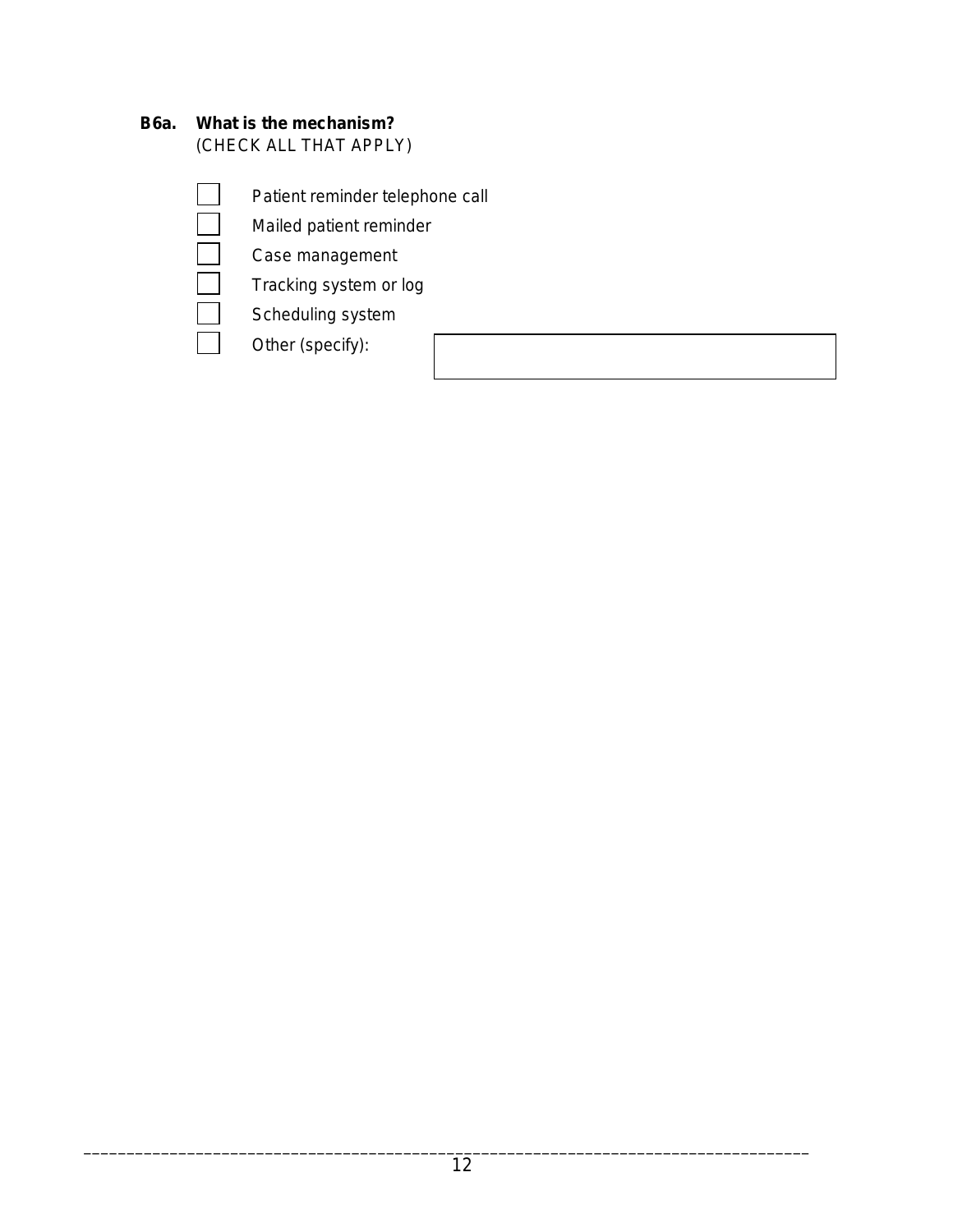# **Part C. Screening with Endoscopy and Other Colorectal Cancer Tests**

**\*\*C1. Complete the table below based on your experiences in providing colorectal cancer screening with sigmoidoscopy for your asymptomatic, average-risk patients.** 

| During a typical month, how many times do<br>you<br>(CHECK ONE BOX IN EACH ROW) | 0                           | $1 - 5$      | $6 - 10$       | $11 - 20$      | <b>More</b><br>than 20 |
|---------------------------------------------------------------------------------|-----------------------------|--------------|----------------|----------------|------------------------|
| a. Refer patients to another provider for<br>screening sigmoidoscopy?           | ΩI                          |              | ୵୲             | લ              |                        |
| b. Personally perform or supervise screening<br>sigmoidoscopy?                  | $\Omega$<br>(SKIP<br>TO C2) | $\mathbf{1}$ | $\overline{2}$ | $\overline{3}$ |                        |

# **\*C1bi. Do you perform or supervise screening sigmoidoscopy ?**

(CHECK ALL THAT APPLY)

| perform                                                   |  |
|-----------------------------------------------------------|--|
| I supervise a nurse practitioner or physician's assistant |  |
| I supervise another clinician                             |  |
| Other (specify):                                          |  |
|                                                           |  |

**\*\*C2. During a typical month, how many times do you refer asymptomatic, average-risk patients for screening colonoscopy? (CHECK ONE BOX)** 

| 0 (SKIP TO C3, PAGE 14) |
|-------------------------|
| $1 - 5$                 |
| $6 - 10$                |
| $11 - 20$               |
| More than 20            |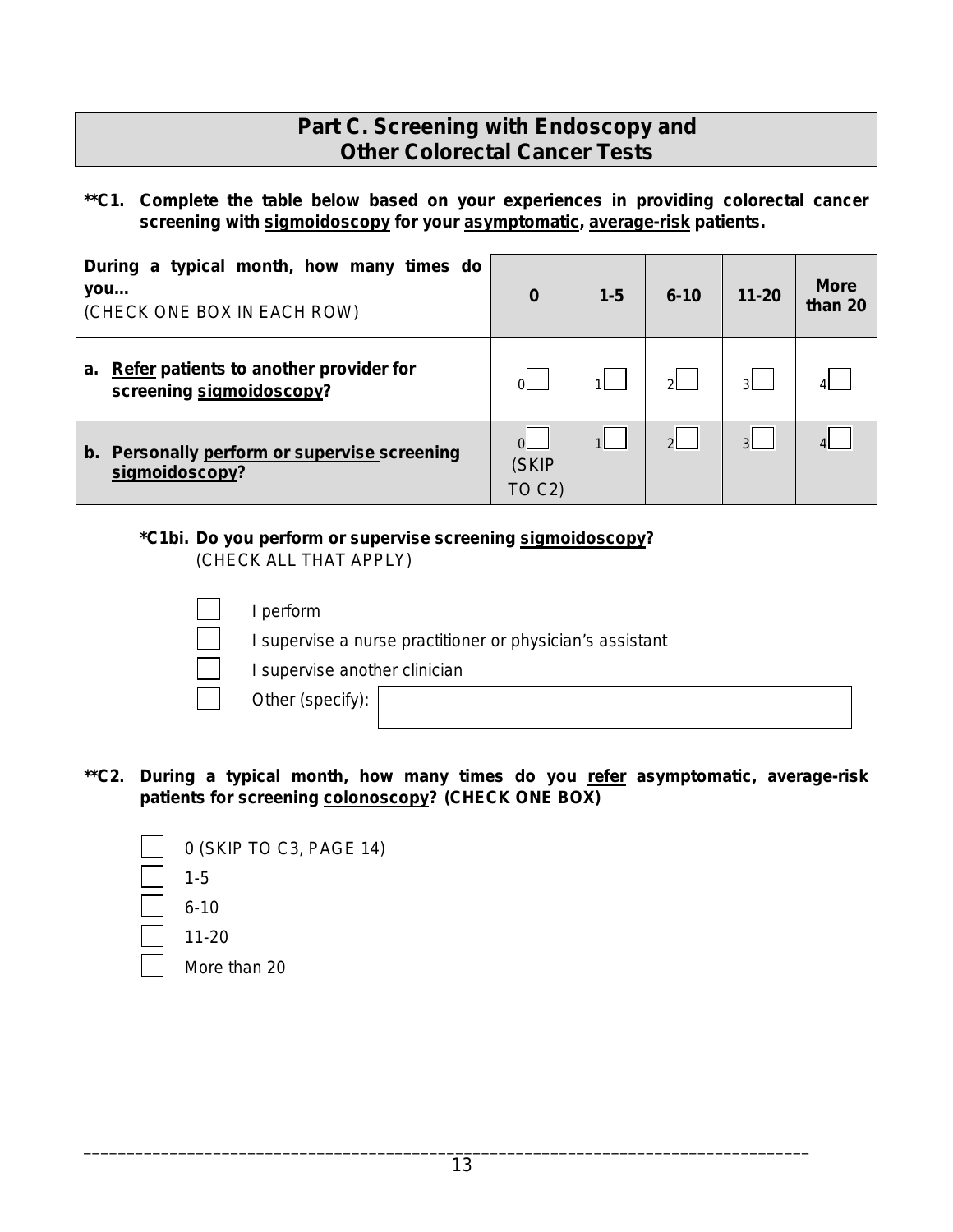**\*C2a. To whom do you usually refer your patients for screening colonoscopy ?** (CHECK ONE BOX)

| 01         | Gastroenterologist  |  |
|------------|---------------------|--|
| $\gamma$ 2 | Surgeon             |  |
| $\alpha$   | Family practitioner |  |
| $\Omega$ 4 | Internist           |  |
| 95         | Other (specify):    |  |
|            |                     |  |

**\*\*C3. During a typical month, how many times do you personally perform or supervise screening colonoscopy for asymptomatic, average-risk patients?**  (CHECK ONE BOX)

| 0 (SKIP TO C4, PAGE 15) |
|-------------------------|
| $1 - 5$                 |
| 6-10                    |
| $11 - 20$               |
| More than 20            |
|                         |

**C3a. Do you perform or supervise screening colonoscopy ?** (CHECK ALL THAT APPLY)

I perform

I supervise another clinican

Other *(specify)*: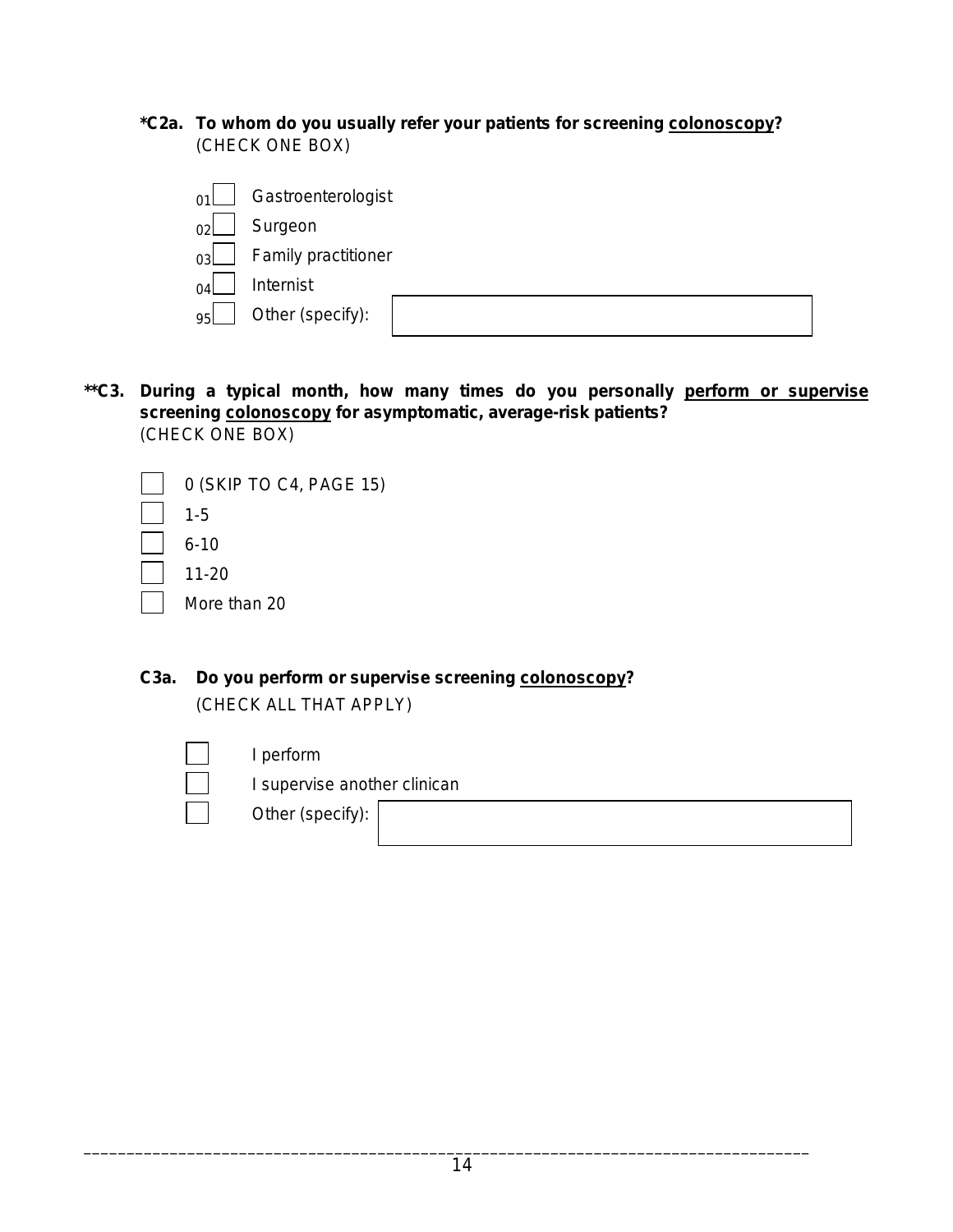**C4. Please indicate whether you agree or disagree with the following statements about colorectal cancer screening with colonoscopy for asymptomatic, average-risk patients.** 

| (CHECK ONE BOX IN EACH ROW)                                                    | <b>Strongly</b><br><b>Agree</b> | Some-<br>what<br><b>Agree</b> | Some-<br>what<br><b>Disagree</b> | <b>Strongly</b><br><b>Disagree</b> | <b>Not</b><br><b>Appli-</b><br>cable |
|--------------------------------------------------------------------------------|---------------------------------|-------------------------------|----------------------------------|------------------------------------|--------------------------------------|
| It is the best of the available screening<br>a.<br>tests                       | 1                               | 키 -                           | 3I -                             |                                    | ΩL                                   |
| It is readily available for my patients<br>b.                                  | $\overline{1}$                  | $\mathcal{P}$                 | 3                                | $\overline{4}$                     |                                      |
| worry that I might be sued if I do not<br>c.<br>offer this test to my patients |                                 | 2                             | 3I -                             | $\vert$                            | <u>nl</u>                            |
| Other (specify):<br>d.                                                         | $\overline{1}$                  | 2                             | 3 <sup>1</sup>                   |                                    | 0L.                                  |

**\*\*C5. Complete the table below based on your experiences in providing colorectal cancer screening with double-contrast barium enema or virtual colonoscopy for your asymptomatic, average-risk patients.** 

**During a typical month, how many times do you refer your patients to another provider for this procedure?**

| (CHECK ONE BOX IN EACH ROW)                       | 0        | $1 - 5$ | $6 - 10$ | $11 - 20$    | <b>More</b><br>than $20$ |
|---------------------------------------------------|----------|---------|----------|--------------|--------------------------|
| Double-contrast barium enema<br>$\mathbf{a}$      | $\Omega$ |         | ച        |              |                          |
| Virtual colonoscopy (e.g., CT colonography)<br>b. | $\Omega$ |         |          | $\mathbf{R}$ |                          |

**C6. During the past 12 months, did you ever order colorectal cancer screening with fecal DNA testing (***e.g***., PreGen-Plus) for your asymptomatic, average-risk patients?**  (CHECK ONE BOX)

| 1              | Yes      |
|----------------|----------|
| $\overline{2}$ | N٥       |
| اء             | Not sure |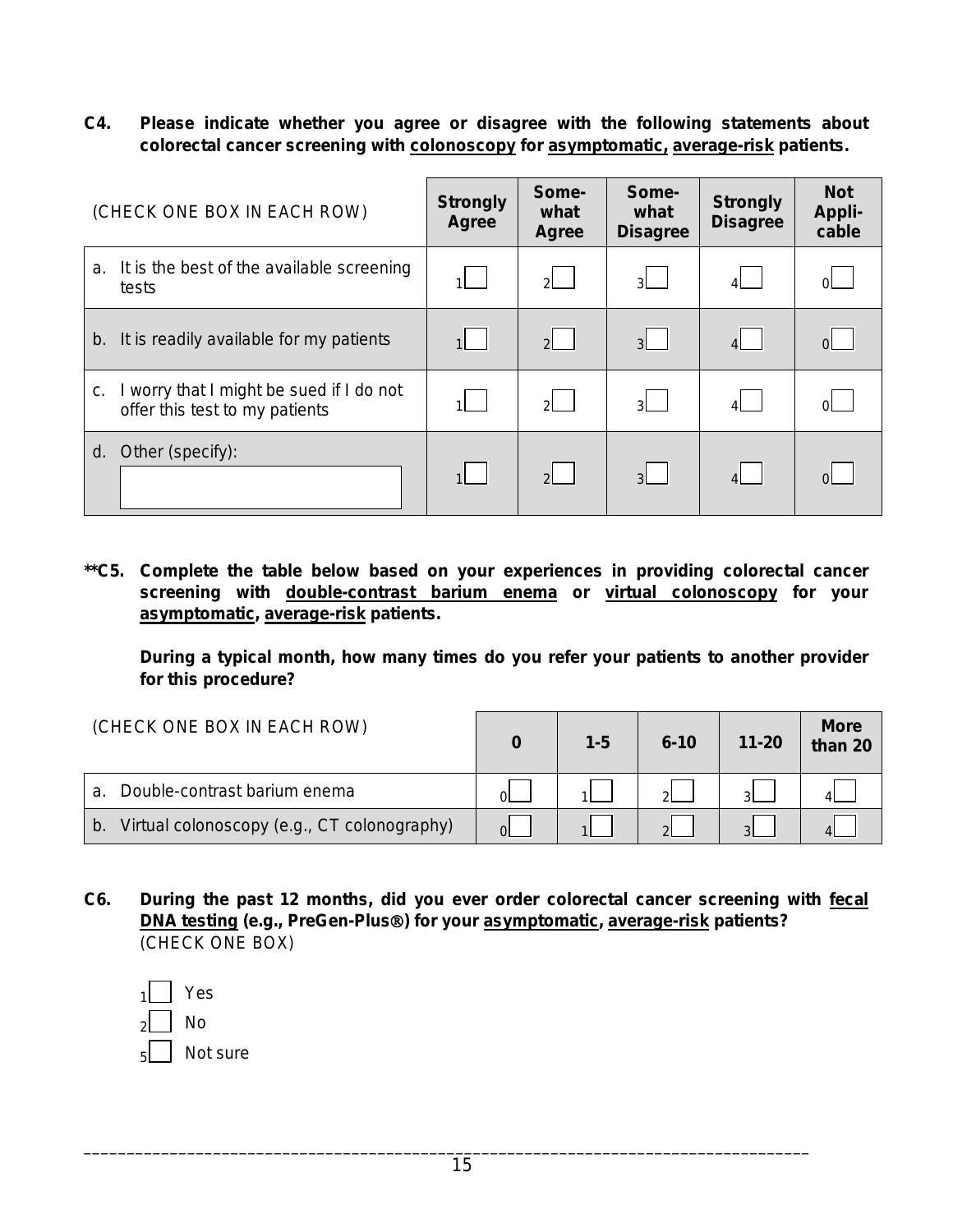# **Part D. Lung Cancer Screening**

*In this section, we are interested in your opinions about and experiences with lung cancer screening. This topic has relevance for primary care physicians and health care researchers because lung cancer is the most common cause of cancer-related death among both men and women in the U.S.*

### **D1. How effective do you believe the screening procedures listed below are in reducing lung cancer mortality in the following asymptomatic patients aged 50 years and older?**

| (CHECK ONE BOX IN EACH ROW)       | <b>Very</b><br><b>Effective</b> | <b>Somewhat</b><br><b>Effective</b> | <b>Not</b><br><b>Effective</b> | Don't<br><b>Know</b> |
|-----------------------------------|---------------------------------|-------------------------------------|--------------------------------|----------------------|
| a. Never Smokers:                 |                                 |                                     |                                |                      |
| i. Chest x-ray                    |                                 | $\overline{2}$                      | 3                              | $\mathsf{B}$         |
| ii. Sputum cytology               |                                 | っ                                   | З                              | 8l                   |
| iii. Low radiation dose spiral CT |                                 | $\overline{2}$                      | 3                              | 8 <sup>1</sup>       |
| b. Former Smokers:                |                                 |                                     |                                |                      |
| i. Chest x-ray                    |                                 | $\mathcal{P}$                       | 3                              | $\mathsf{B}$         |
| ii. Sputum cytology               |                                 | っ                                   | વ                              | 8l                   |
| iii. Low radiation dose spiral CT |                                 | $\overline{2}$                      | $\mathbf{R}$                   | 8l                   |
| c. Current Smokers:               |                                 |                                     |                                |                      |
| i. Chest x-ray                    |                                 | $\overline{2}$                      | 3                              | $\mathsf{B}$         |
| ii. Sputum cytology               |                                 |                                     |                                | 8l                   |
| iii. Low radiation dose spiral CT |                                 |                                     |                                | 8                    |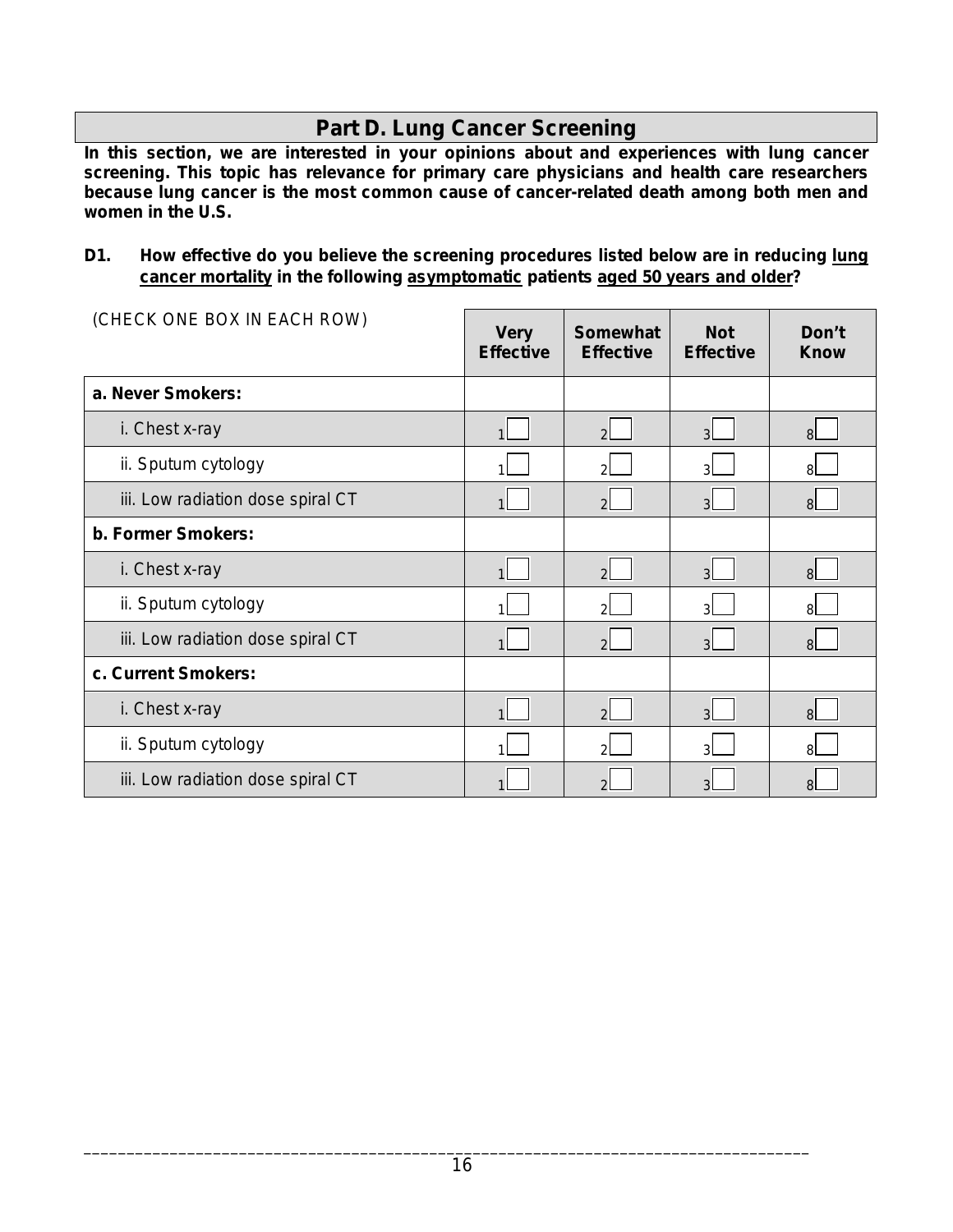- **D2. Which, if any, screening test would you recommend for the following patients? Assume that these patients have:** 
	- **not been previously screened for lung cancer;**
	- **no symptoms of lung cancer;**
	- **expressed no preference for lung cancer screening in general or with a specific modality; and**
	- **no occupational exposure to known or suspected lung carcinogens.**

|    | (CHECK ONE BOX IN<br>EACH ROW)                                                                                                              | <b>No</b><br>screening | <b>Chest</b><br>x-ray<br>only | <b>Sputum</b><br>cytology<br>only | <b>Both</b><br>chest<br>x-ray and<br>sputum<br>cytology | Low<br>radiation<br>dose<br>spiral CT | <b>Other</b><br>(describe) |
|----|---------------------------------------------------------------------------------------------------------------------------------------------|------------------------|-------------------------------|-----------------------------------|---------------------------------------------------------|---------------------------------------|----------------------------|
| a. | Healthy 50-year-old who:<br>• has never smoked<br>• has not had substantial<br>exposure to second-hand<br>smoke                             | 01                     | 02 <sup>1</sup>               | 03                                | 04l                                                     | 05l                                   |                            |
|    | b. Healthy 50-year-old who:<br>• has never smoked<br>• has 20 years' exposure to<br>second-hand smoke from a<br>chain-smoking spouse        | 01                     | 02                            | 03                                | 04                                                      | 0 <sub>5</sub>                        |                            |
|    | c. Otherwise healthy 50-year-<br>old former cigarette smoker<br>with:<br>• a 20-year pack history<br>• patient quit smoking 1 year<br>ago   | 01                     | 02 <sub>2</sub>               | 03                                | 04                                                      | 05 <sub>L</sub>                       |                            |
|    | d. Otherwise healthy 50-year-<br>old former cigarette smoker<br>with:<br>• a 20-year pack history<br>• patient quit smoking 15<br>years ago | 01                     | 02                            | 03                                | 04                                                      | 05                                    |                            |
| е. | Otherwise healthy 50-year-<br>old current smoker who:<br>• has smoked 1 pack of<br>cigarettes per day for the<br>past 20 years              | 01                     | 02 <sub>l</sub>               | 03                                | 04l                                                     | 05l                                   |                            |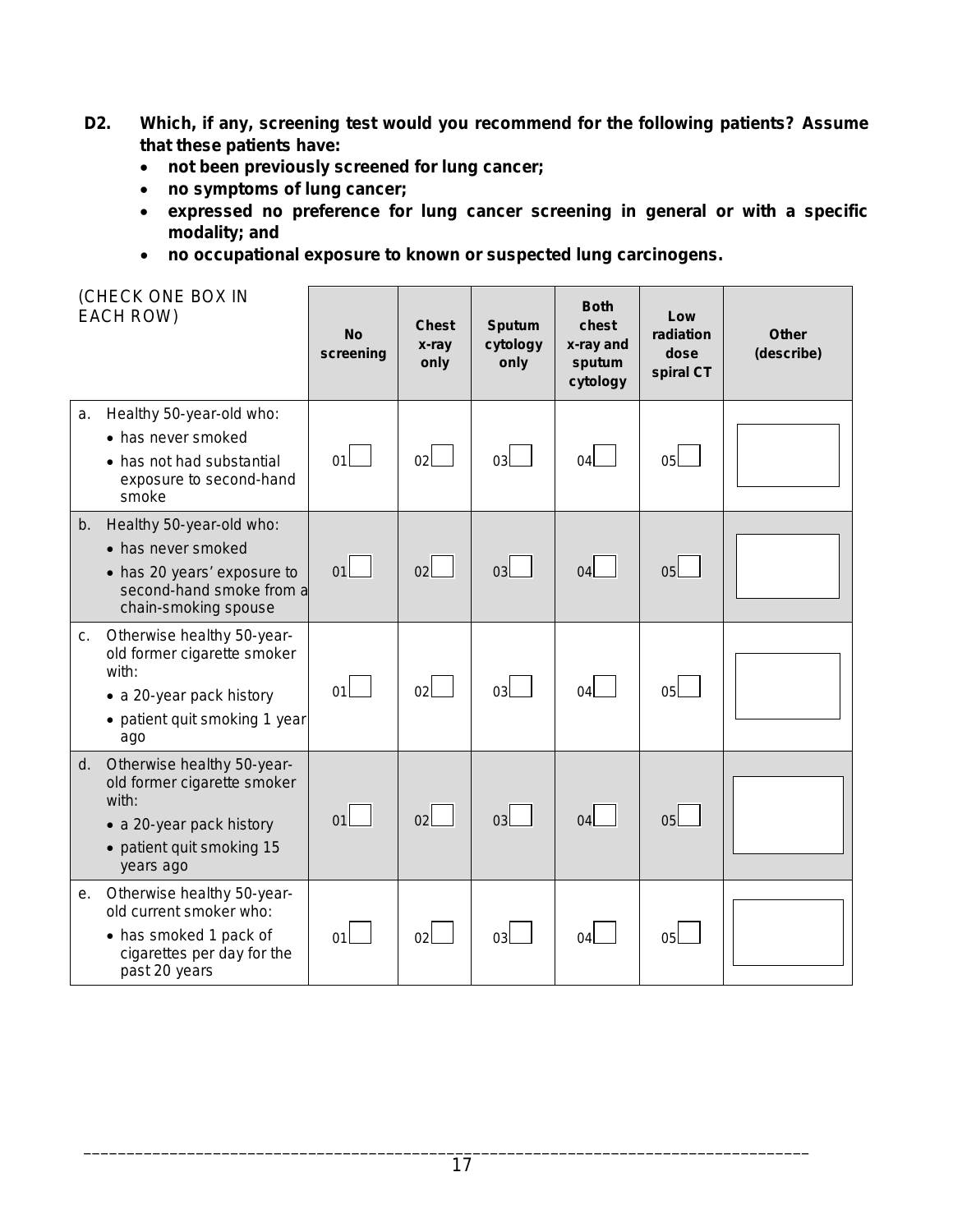**D3. During the past 12 months, for an asymptomatic patient, did you ever…**

|    | (CHECK ONE BOX IN EACH ROW)                                                                                            | <b>Yes</b>     | <b>No</b>     | <b>Not</b><br>sure |
|----|------------------------------------------------------------------------------------------------------------------------|----------------|---------------|--------------------|
| a. | Order a chest x-ray for lung cancer screening                                                                          |                | $\mathcal{D}$ | 51                 |
| b. | Order sputum cytology for lung cancer screening                                                                        | $\overline{1}$ | $\mathcal{P}$ | 5 <sup>1</sup>     |
| c. | Order low radiation dose spiral CT for lung cancer screening                                                           |                | $\mathcal{D}$ | 51                 |
| d. | Initiate a discussion about the risks and benefits of lung cancer<br>screening                                         |                | $\mathcal{D}$ |                    |
| е. | Discuss, with a patient who had self-referred for the procedure, the<br>results of a low radiation dose spiral CT exam |                | ΩL            | 51                 |
|    | Refer a patient for enrollment in a clinical trial of lung cancer screening                                            |                |               |                    |

### **D4. During the past 12 months, did any of your patients ask if they can or should be screened for lung cancer?**

|                   |  | $_1$   Yes $\longrightarrow$ How many patients? $\mid$ __ __ __   (Please give your best estimate.) |
|-------------------|--|-----------------------------------------------------------------------------------------------------|
| $\overline{2}$ No |  |                                                                                                     |

- **D5. With what proportion of your new patients do you ask about their cigarette smoking behavior?** 
	- $\sqrt{1}$  None or a little (< 10%)
	- $2$  Some (11-25%)
	- 3 Half (about 50%)
	- $\overline{4}$  Most (about 75%)
	- $\overline{5}$  Almost all (> 90%)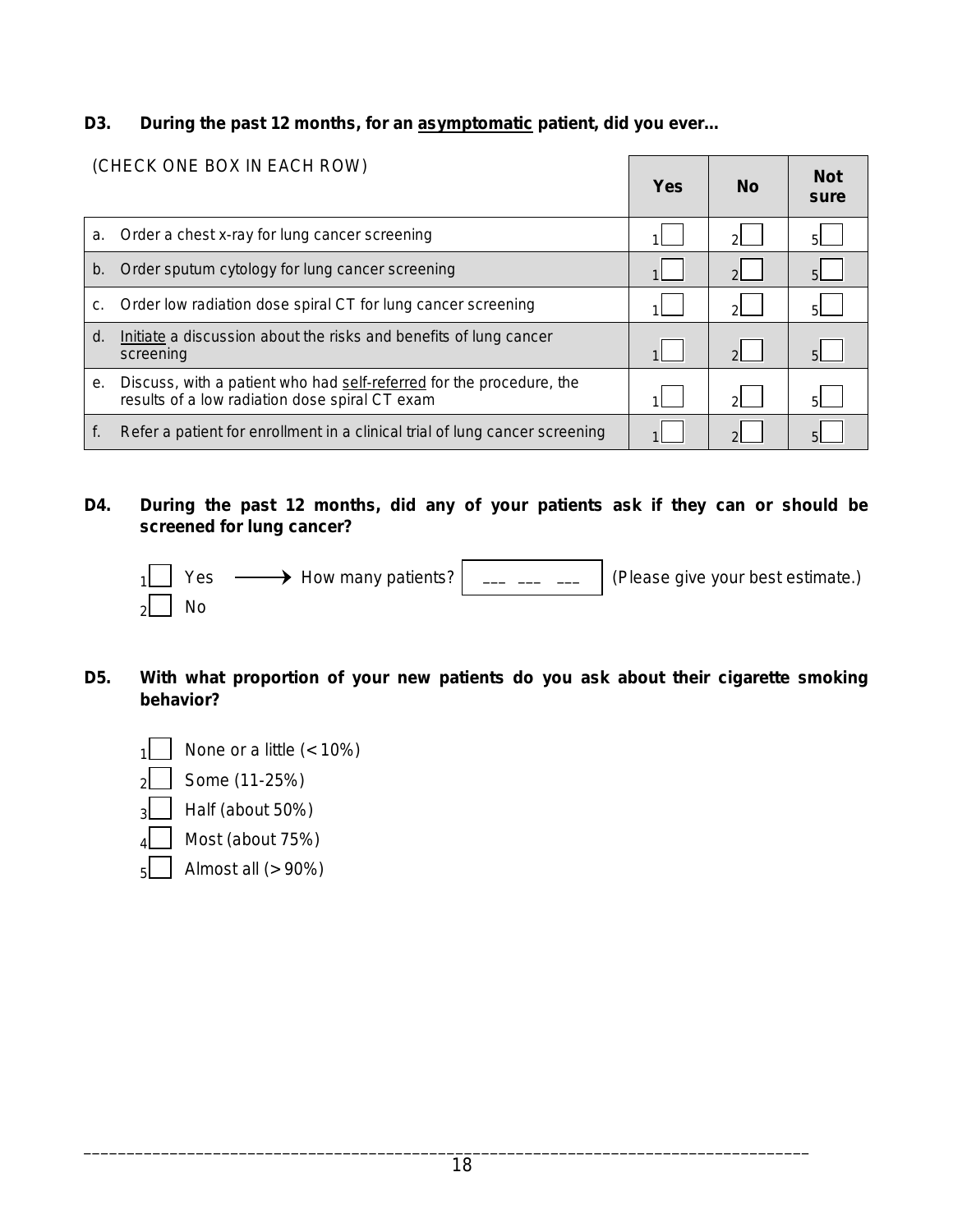### **D6. Are you aware of, and have you ever referred a patient to, any of the following smoking cessation services?**

| (CHECK ONE BOX IN EACH ROW)            | <b>Aware and</b><br><b>Referred</b> | Aware of<br>It, Never<br><b>Referred</b> | <b>Not Aware</b><br>of It | <b>Not</b><br>sure |
|----------------------------------------|-------------------------------------|------------------------------------------|---------------------------|--------------------|
| a. The 1-800-QUIT-NOW quitline         |                                     | $2^{\mid}$                               | વા                        |                    |
| The 1-877-44U-QUIT quitline<br>$b_{-}$ |                                     | $\mathcal{P}$                            | $\mathbf{R}$              |                    |
| 4c. The www.smokefree.gov website      |                                     | $\mathcal{D}$                            | વા                        |                    |
| d.                                     |                                     | $\mathcal{D}$                            |                           |                    |

### **D7. To the best of your knowledge, do the following organizations recommend the use of lung cancer screening in asymptomatic patients?**

| (CHECK ONE BOX IN EACH ROW)                    | Yes,<br>recommend | No, don't<br>recommend | <b>Not sure</b> |
|------------------------------------------------|-------------------|------------------------|-----------------|
| a. U.S. Preventive Services Task Force         |                   | ി                      |                 |
| b. American Cancer Society                     |                   | ◠                      |                 |
| c. American College of Radiology               |                   | ി                      |                 |
| d. American Thoracic Society                   |                   |                        |                 |
| <b>National Cancer Institute</b><br>$\theta$ . |                   |                        |                 |

### **D8. Is low radiation dose spiral CT available in the geographic area from which you draw your patients?**



 $2$  No (SKIP TO E1 NEXT PAGE)

 $_5$  Not sure (SKIP TO E1 NEXT PAGE)

### **D8a. Does the facility provide lung cancer screening?**

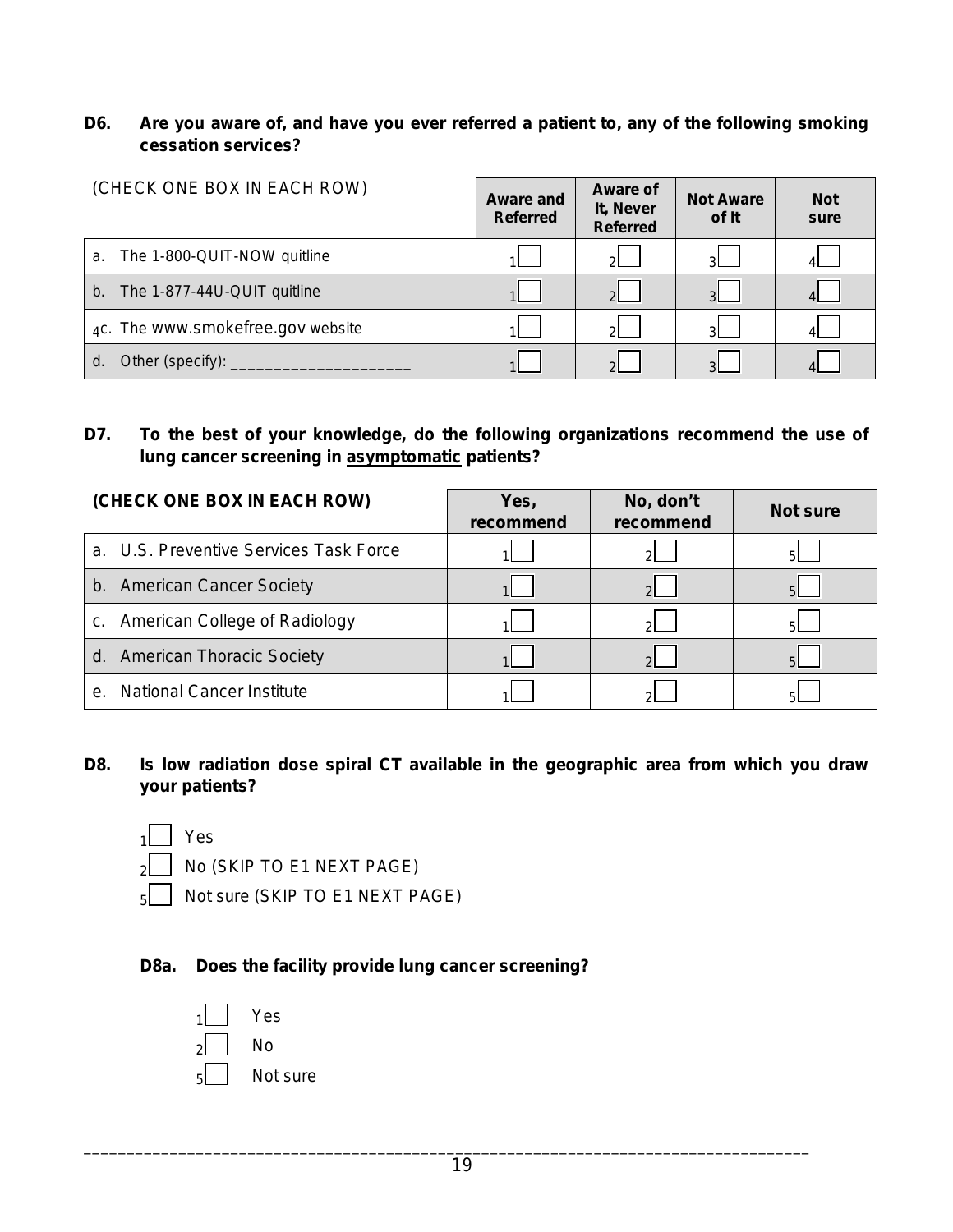# **Part E. Practice and Other Characteristics**

*The questions in this final section will help us to better understand you and your medical practice.* 

**E1. During a typical month, approximately what percent of your professional time do you spend in the following activities?** 

| a.           | <b>Providing Primary Care</b>      | $\frac{9}{6}$        |
|--------------|------------------------------------|----------------------|
| b.           | <b>Providing Subspecialty Care</b> | %                    |
| C.           | Research                           | $\frac{0}{0}$        |
| d.           | Teaching                           | $\frac{0}{0}$        |
| е.           | Administration                     | %                    |
| f.           | Other (specify):______             | $\frac{0}{0}$        |
| <b>Total</b> |                                    | $\frac{9}{6}$<br>100 |

*Some primary care physicians work in more than one location. Please answer the following questions as they relate to your main primary care practice location, that is, the setting where you spend the most hours per week.*

**\*E2. Which of the following categories best describes your main primary care practice location (***i.e.,* **the practice setting where you spend the most hours per week)? Are you a…** 

(CHECK ONE BOX)

- $_{01}$  | Full- or part-owner of a physician practice
- $_{02}$  Employee of a physician-owned practice
- $_{03}$  | Employee of a large medical group or health care system
- $_{04}$  Employee of a staff or group model HMO
- $_{05}$  | Employee of a university hospital or clinic
- $_{06}$  | Employee of a hospital or clinic not associated with a university (including community health clinics)

95 Other *(specify)*: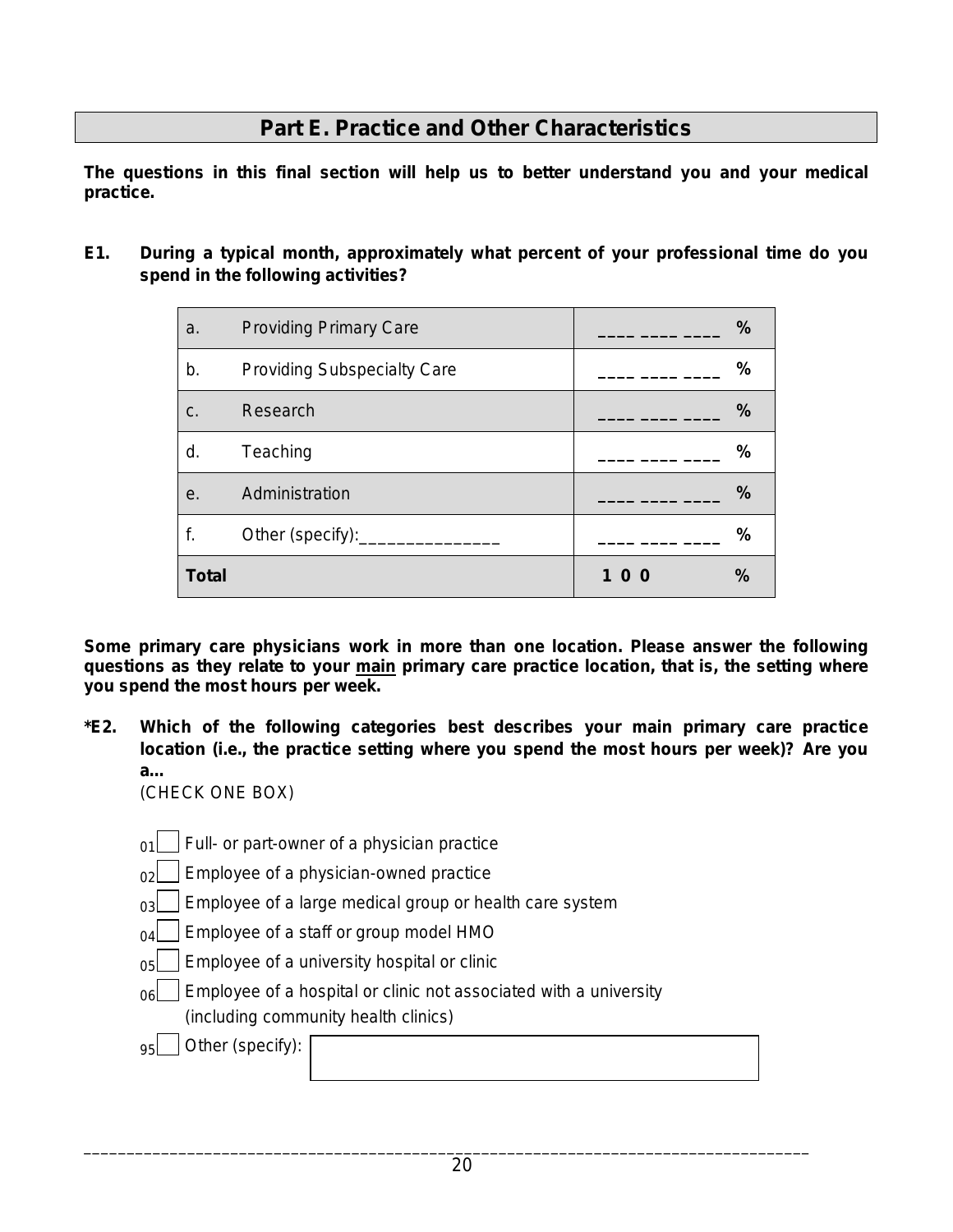**\*E3. Including yourself, about how many physicians work in your main primary care practice location?** 

(CHECK ONE BOX)

- 1  $2 - 5$  $6 - 15$  $16 - 49$ 50 – 99 100+
- **\*E3a. Is your main primary care practice in a single specialty or multi-specialty setting (where a multi-specialty practice includes specialists other than primary care physicians)?**

(CHECK ONE BOX)

 $1$  Single specialty

 $2$  Multi-specialty



**E4. How many nurse practitioners and/or physician assistants are in your main primary care practice location?**  (CHECK ONE BOX)

| 1  |
|----|
| 2+ |

**E5. Has your main primary care practice implemented guidelines for colorectal cancer screening?** 

| $\sqrt{1}$ Yes                |
|-------------------------------|
| $_2$ No (SKIP TO QUESTION E6) |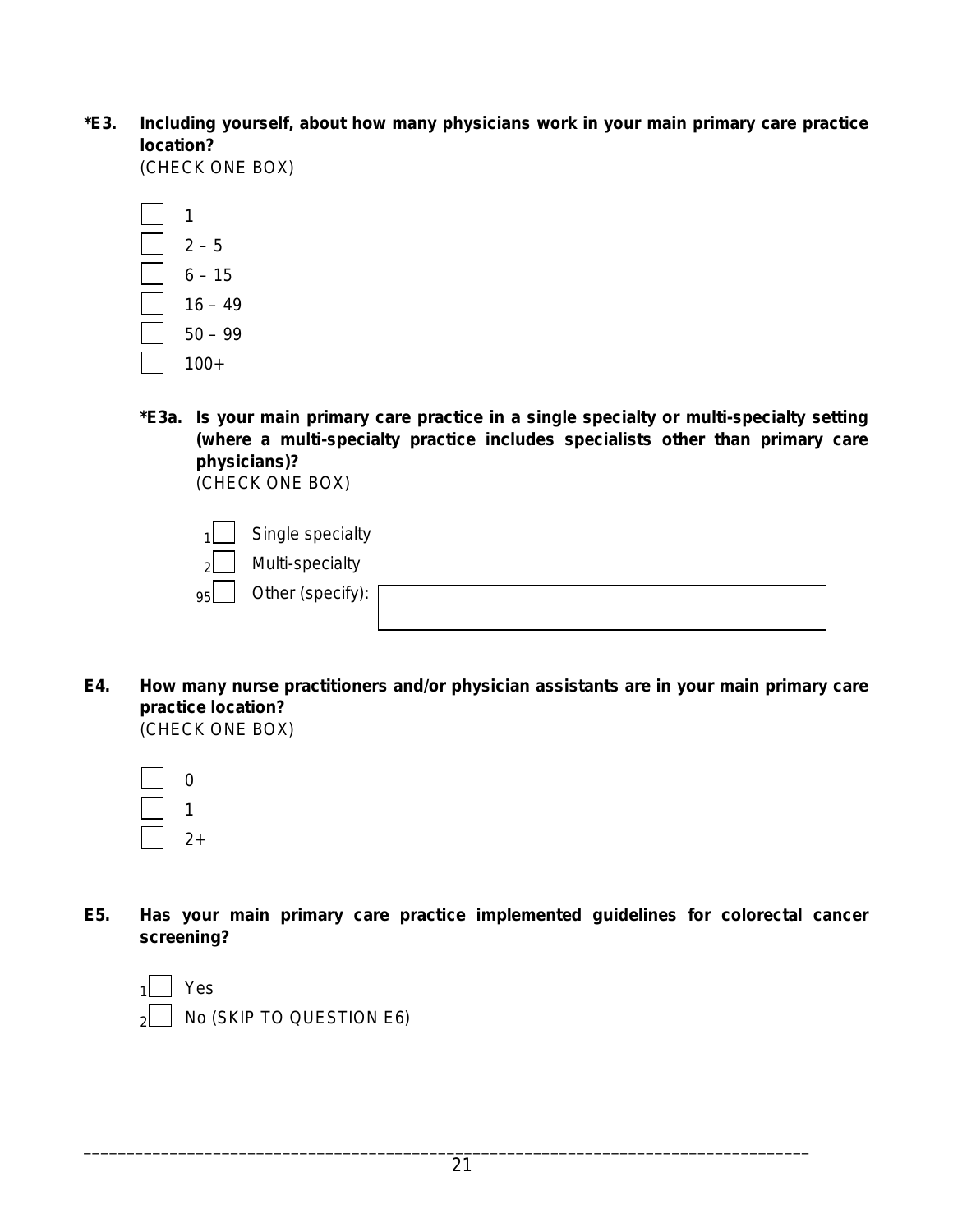### **E5a. Do you have access to these practice guidelines in an electronic format (such as a Web site or computer information system)?**

| (CHECK ONE BOX ON EACH LINE)                                         |  | No |
|----------------------------------------------------------------------|--|----|
| At the point of care (e.g., exam room)                               |  |    |
| At your desk or a work station, away from the point of care<br>l ii. |  |    |

- **E6. What type of medical record system does your main primary care practice use?** (CHECK ONE BOX)
	- 1 Paper charts
	- 2 Partial electronic medical records (*e.g.* lab results available electronically, but patient history on paper)
	- $_3$  | In transition from paper to full electronic medical records
		- Full electronic medical records
- **E7. Does your main primary care practice have a mechanism to remind you or other members of the care team that a patient is due for colorectal cancer screening?**  (CHECK ALL THAT APPLY)
	- Yes, special notation or flag in patient's chart
	- Yes, computer prompt or computer-generated flow sheet
	- Yes, I routinely look it up in the medical record at the time of a visit
	- Yes, other mechanism *(specify)*:
	- No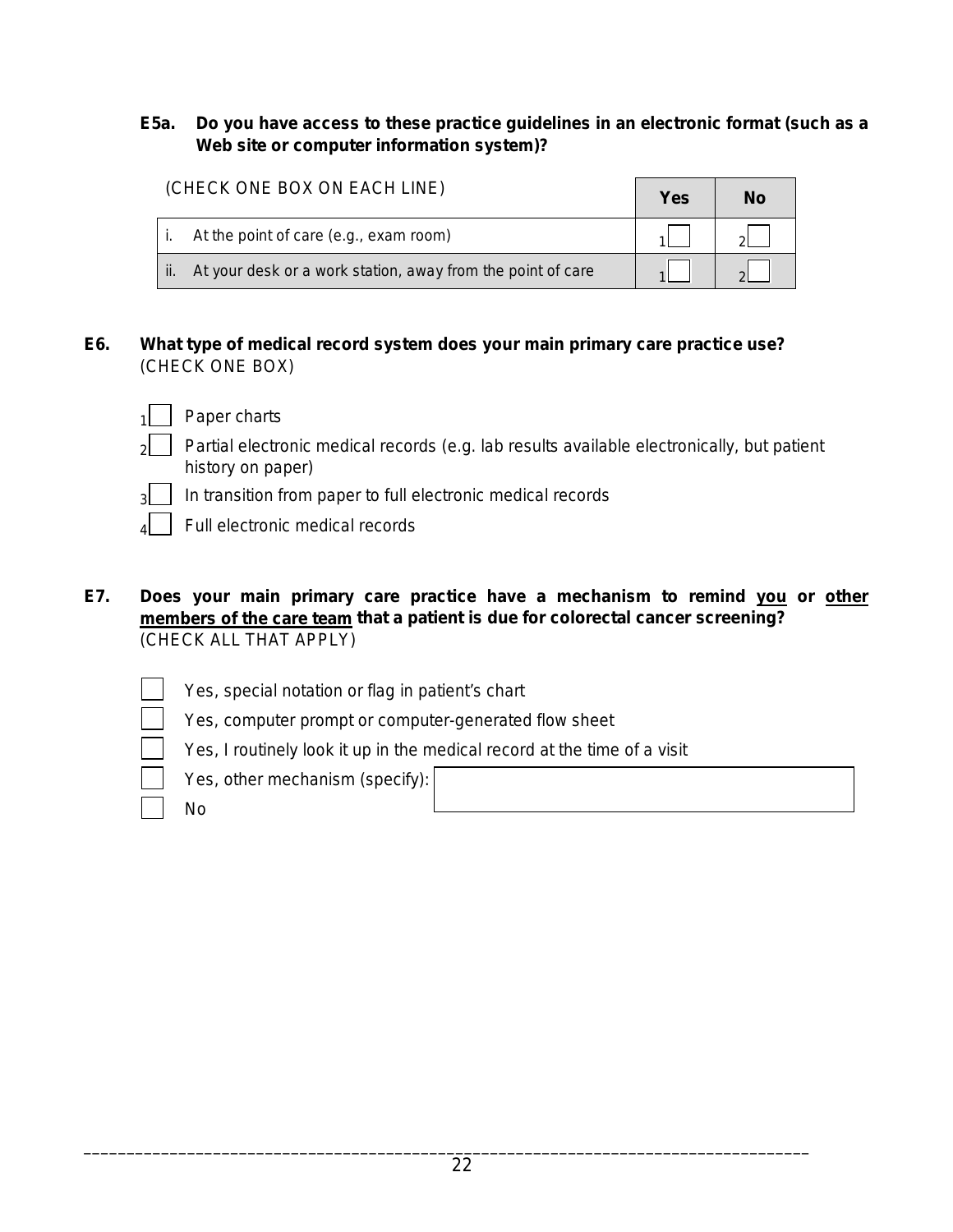**E8. Does your main primary care practice have a mechanism to remind your patients that they are due for colorectal cancer screening?** (CHECK ALL THAT APPLY)

| Yes, verbal prompt from you or a member of the care team during an office visit |
|---------------------------------------------------------------------------------|
| Yes, reminder by US mail                                                        |
| Yes, reminder telephone call                                                    |
| Yes, reminder by e-mail                                                         |
| Yes, personalized Web page                                                      |
| Yes, other mechanism (specify):                                                 |
| No                                                                              |
| Not sure                                                                        |

**E9. During the past 12 months, did you receive reports from any source regarding rates of colorectal cancer screening for your patients?**

| $\sqrt{1}$ Yes                 |
|--------------------------------|
| $_2$ No (SKIP TO QUESTION E10) |

**E9a. Did these reports allow you to compare your own performance with your own patients to the performance of other practitioners and their patients?**



**E9b. During the past 12 months, were your payments adjusted based on your own performance, as reflected in these colorectal cancer screening reports?**

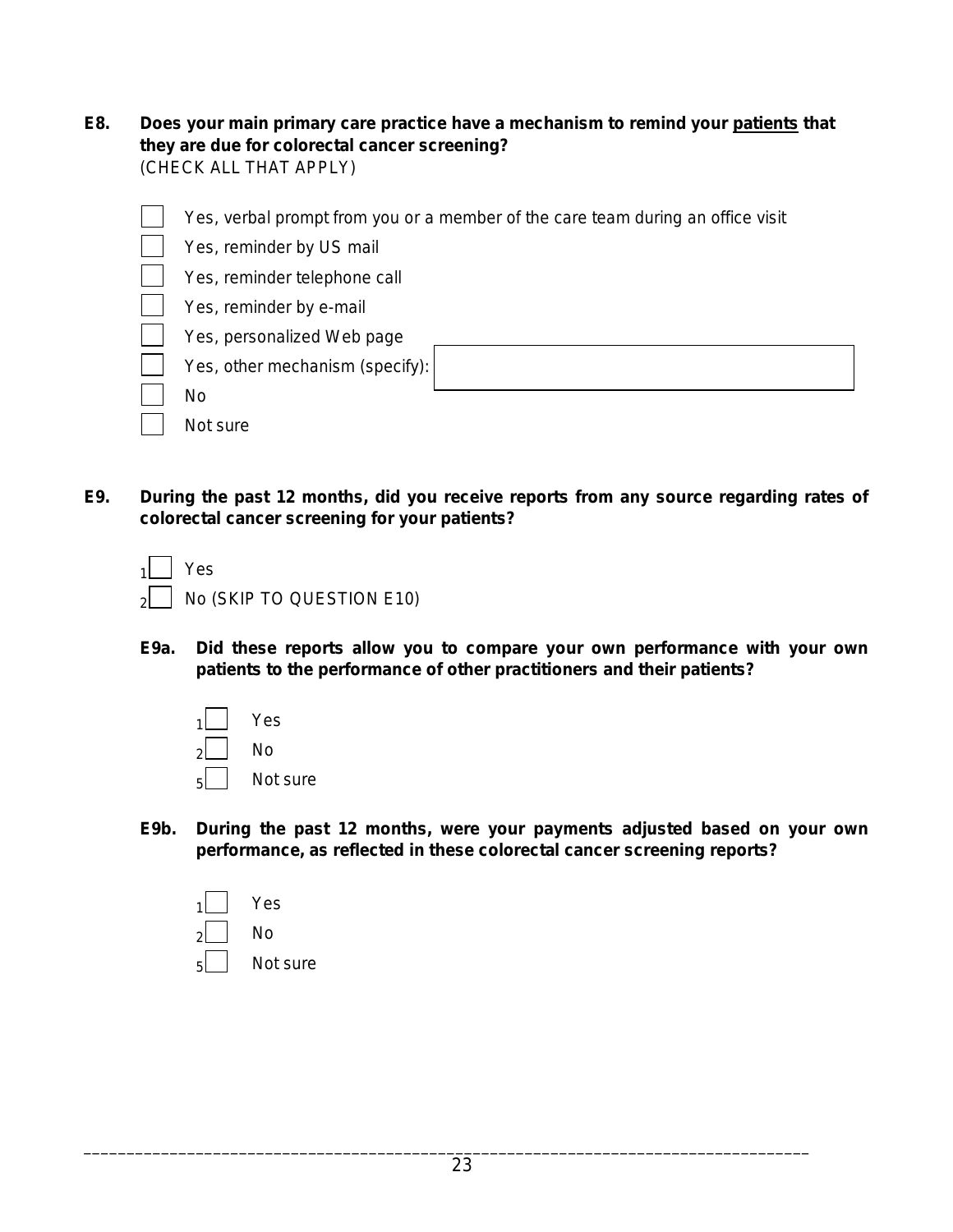\*E10. During a typical <u>week,</u> approximately how many patients do you see in your main primary **care practice location?** (CHECK ONE BOX)

| 25 or fewer |
|-------------|
| 26-50       |
| 51-75       |
| 76-100      |
| 101-125     |
| 126 or more |

**E11. Approximately what percentage of your patients in your main primary care practice location is:**

(PLEASE GIVE YOUR BEST ESTIMATE)

| (CHECK ONE BOX ON EACH<br>LINE) | $0 - 5%$ | $6 - 25%$     | 26-50%        | 51-75% | 76-100% | Don't<br><b>Know</b> |
|---------------------------------|----------|---------------|---------------|--------|---------|----------------------|
| Uninsured<br>a.                 |          | ച             | ્વા           |        | 5L      | -81 -                |
| Insured by Medicaid<br>b.       |          | $\mathcal{D}$ | $\mathcal{S}$ |        | 5       | 8I                   |

**\*E12. Approximately what percentage of your patients in your main primary care practice is female?**

(PLEASE GIVE YOUR BEST ESTIMATE)

|           | <b>Percentage of</b><br>patients |
|-----------|----------------------------------|
| a. Female | $\frac{1}{2}$                    |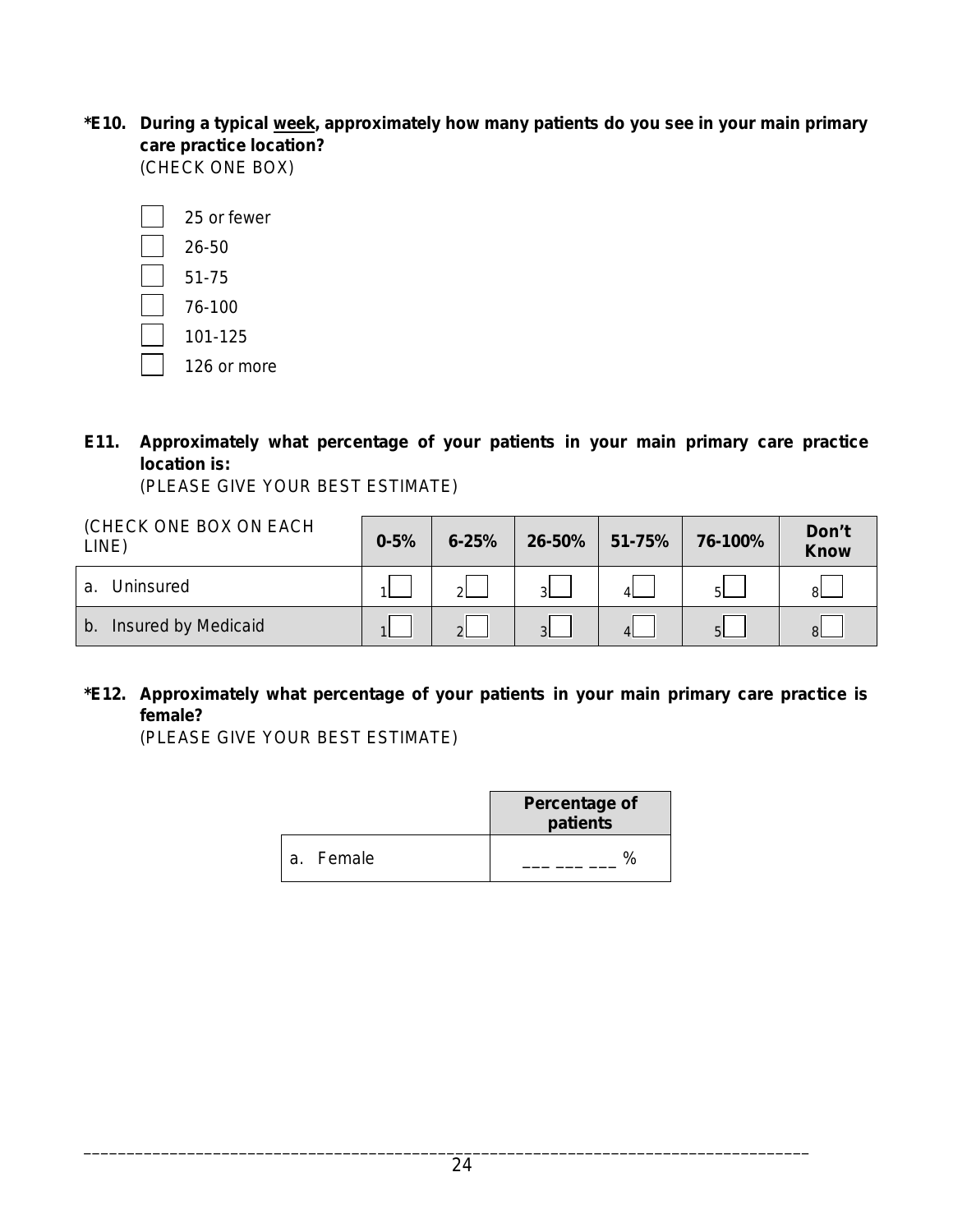**E13. Approximately what percentage of your patients in your main primary care practice is:** (PLEASE GIVE YOUR BEST ESTIMATE)

|                       | Percentage of<br>patients |
|-----------------------|---------------------------|
| a. less than 18 years | %                         |
| b. $18-39$ years      | $\%$                      |
| c. 40-64 years        | %                         |
| d. $65+$ years        | $\%$                      |
| <b>TOTAL</b>          | 1 0 0 %                   |

### **E14. Approximately what percentage of your patients in your main primary care practice is:**  (PLEASE GIVE YOUR BEST ESTIMATE)

| (CHECK ONE BOX ON EACH LINE)                            | $0 - 5%$ | $6 - 25%$     | 26-50%        | 51-75% | 76-100%        | Don't<br><b>Know</b> |
|---------------------------------------------------------|----------|---------------|---------------|--------|----------------|----------------------|
| White<br>a.                                             |          | $\mathcal{D}$ | ્રા           |        | 51             | 8L                   |
| <b>Black or African-American</b><br>b <sub>1</sub>      |          | $\mathcal{D}$ | $\mathcal{R}$ |        | $5 -$          | 8I                   |
| Asian<br>$C_{\cdot}$                                    |          | $\mathcal{D}$ | $\mathcal{R}$ |        | 51             | 8I                   |
| Native Hawaiian or Other Pacific<br>$d_{-}$<br>Islander |          | $\mathcal{D}$ | $\mathbf{R}$  |        | 5 <sup>1</sup> | 8I.                  |
| American Indian or Alaska Native<br>$e_{\cdot}$         |          | ി             | R             |        | ᄗ              | RΙ                   |

**E15. Approximately what percentage of patients in your main primary care practice is Hispanic or Latino?** (YOUR BEST ESTIMATE IS FINE). (CHECK ONE BOX)

 0-5% 6-25% 26-50% 51-75% 76-100% Don't Know